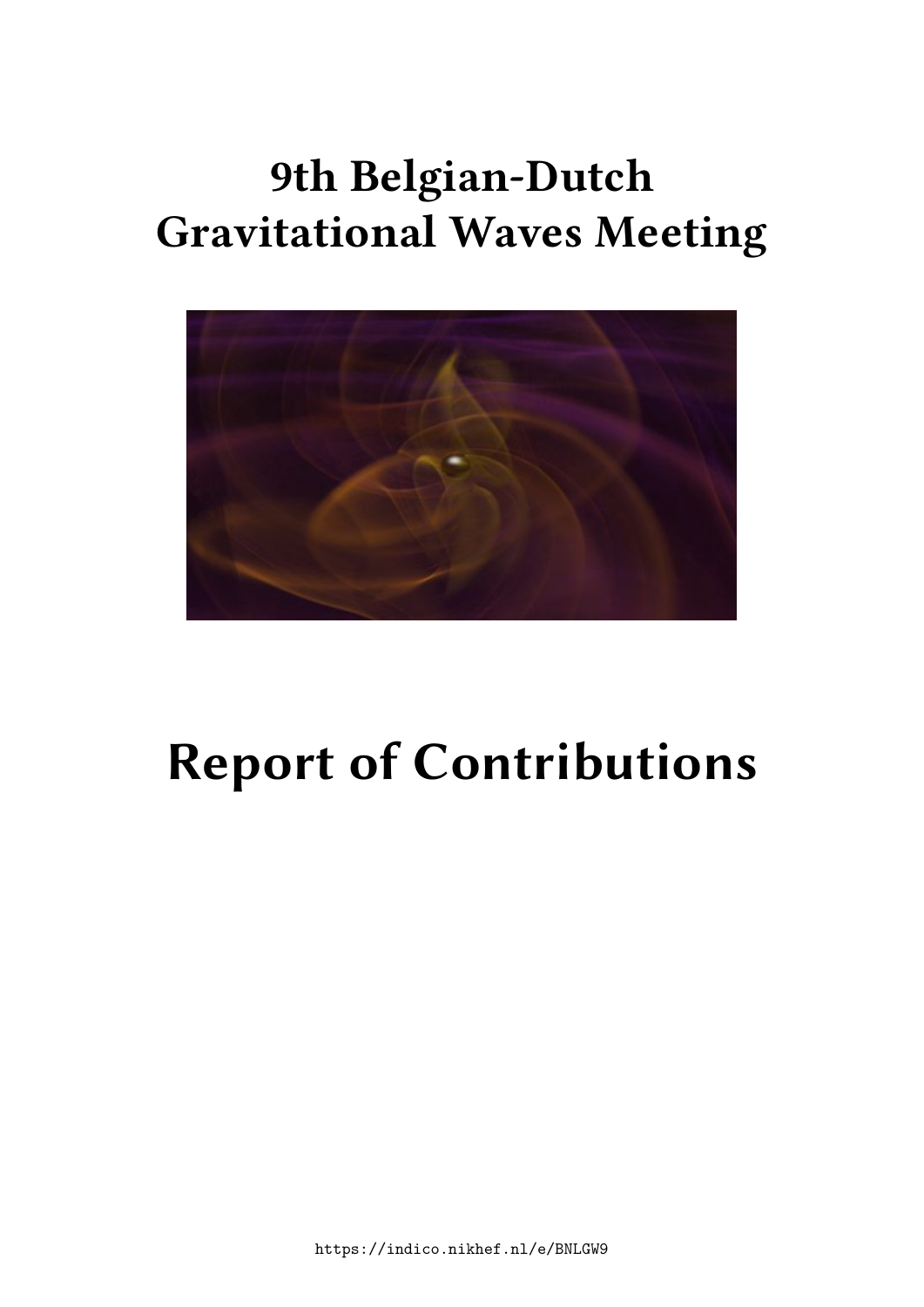9th Belgian- ... / Report of Contributions Welcome

Contribution ID: 1 Type: **not specified** 

## **Welcome**

*Thursday, June 17, 2021 9:50 AM (10 minutes)*

**Presenter:** BROECK, Chris Van Den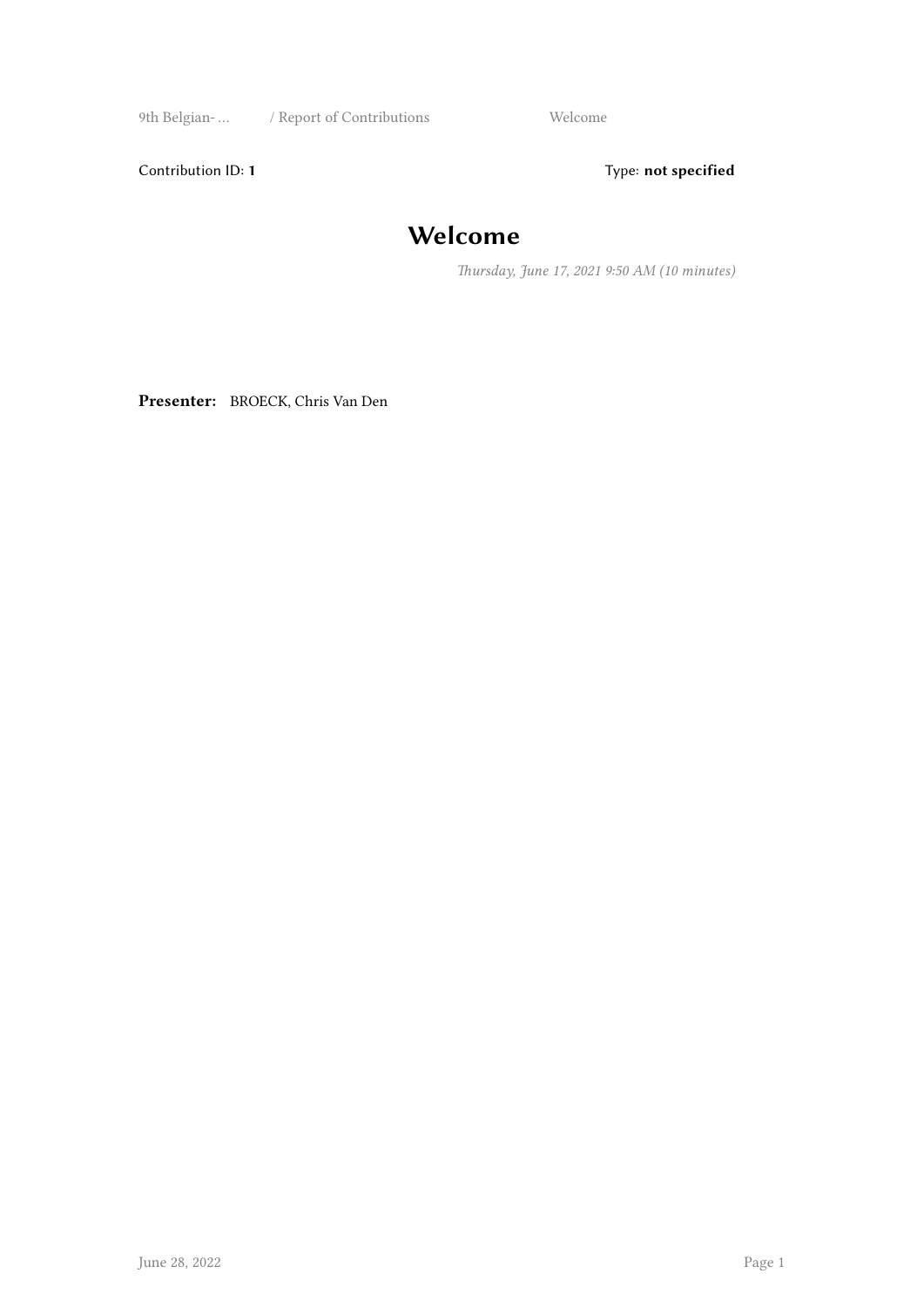9th Belgian- … / Report of Contributions Keynote talk

Contribution ID: 2 Type: **not specified** 

## **Keynote talk**

*Thursday, June 17, 2021 10:00 AM (50 minutes)*

**Presenter:** DIETRICH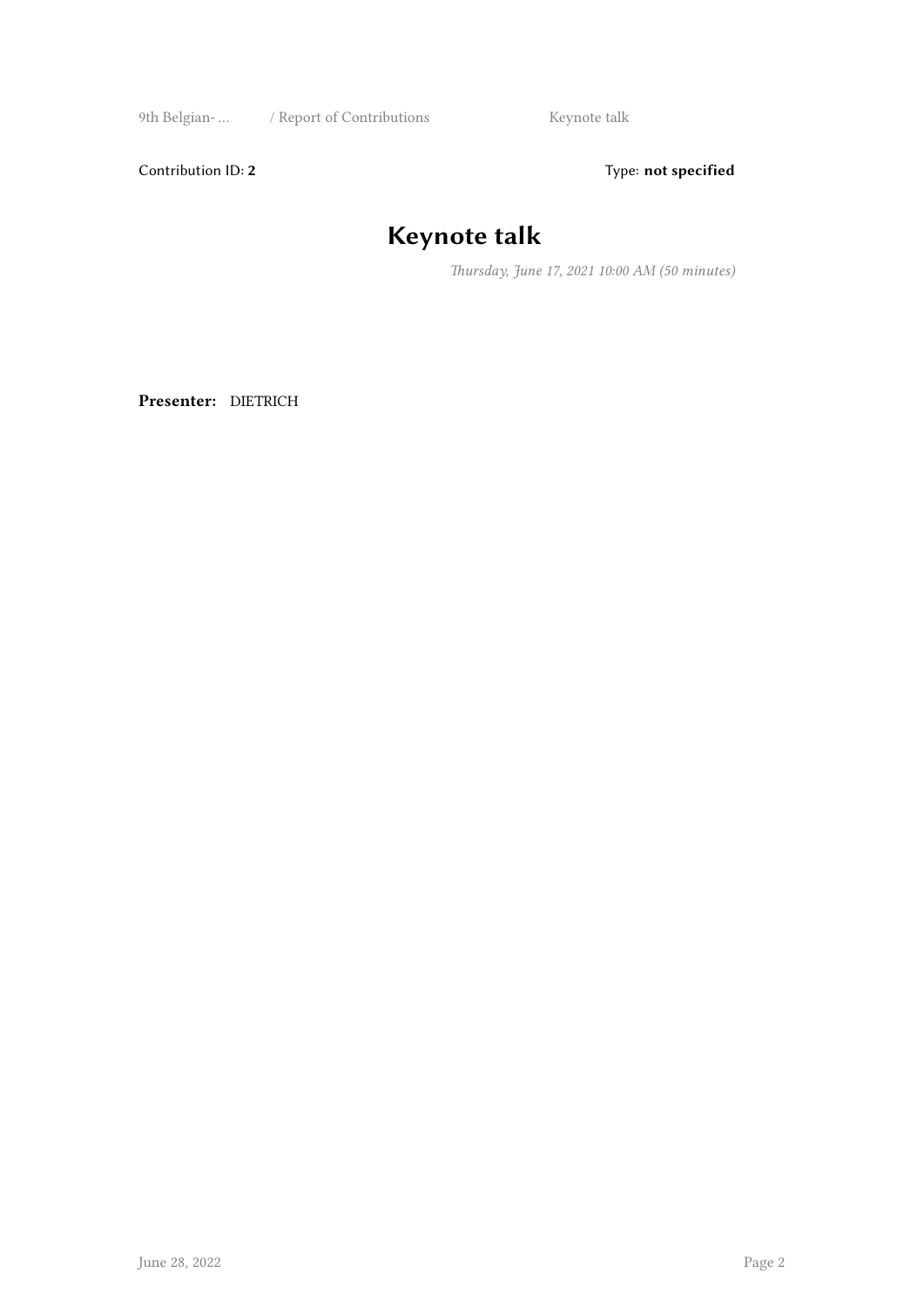9th Belgian- … / Report of Contributions Status of LIGO-Virgo observations

Contribution ID: 3 Type: **not specified** 

# **Status of LIGO-Virgo observations**

*Thursday, June 17, 2021 11:30 AM (20 minutes)*

**Presenter:** CAUDILL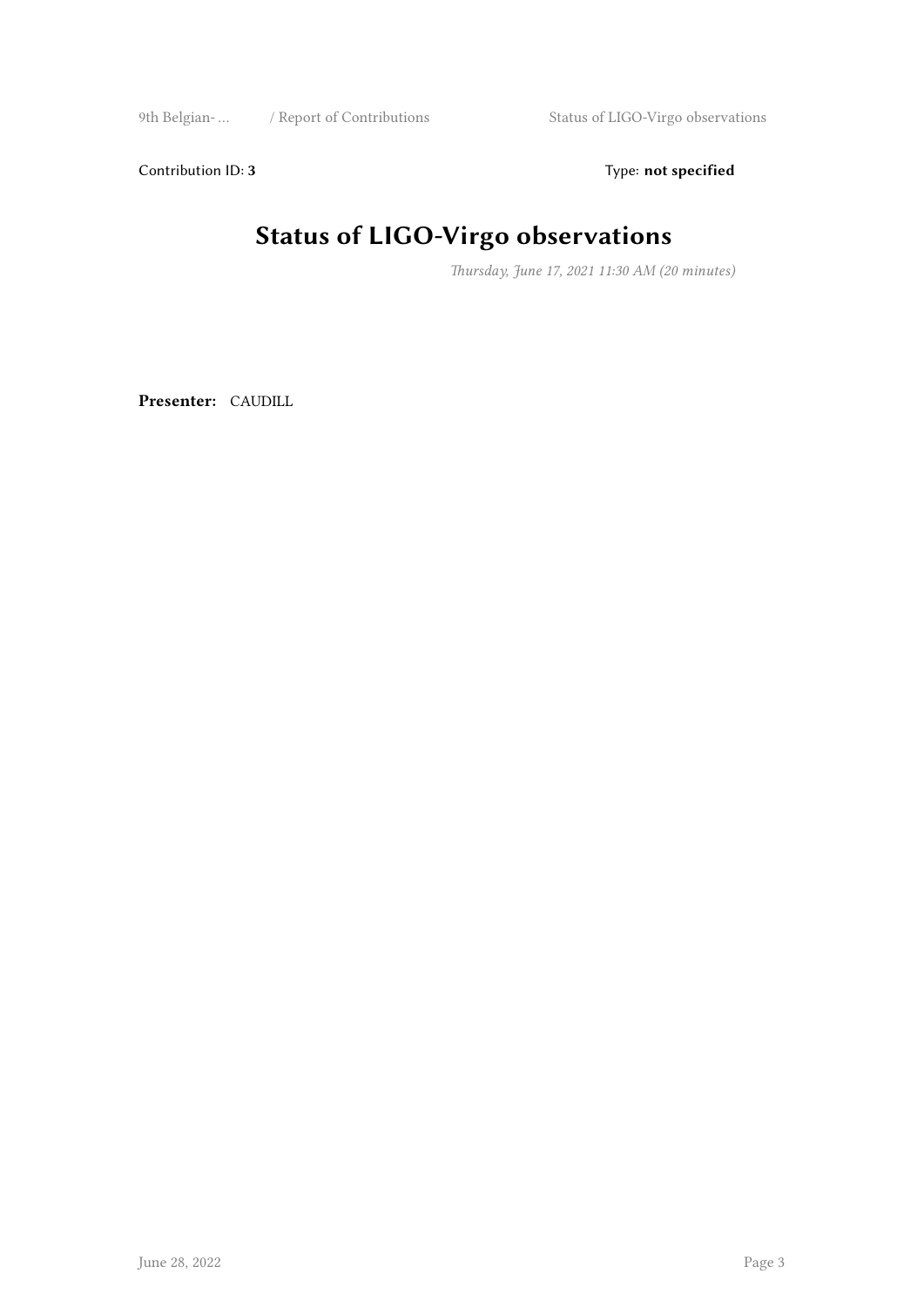9th Belgian- ... / Report of Contributions Status of ETPathfinder and ETest

Contribution ID: 4 Type: **not specified** 

## **Status of ETPathfinder and ETest**

*Thursday, June 17, 2021 12:10 PM (20 minutes)*

**Presenters:** COLLETTE; HILD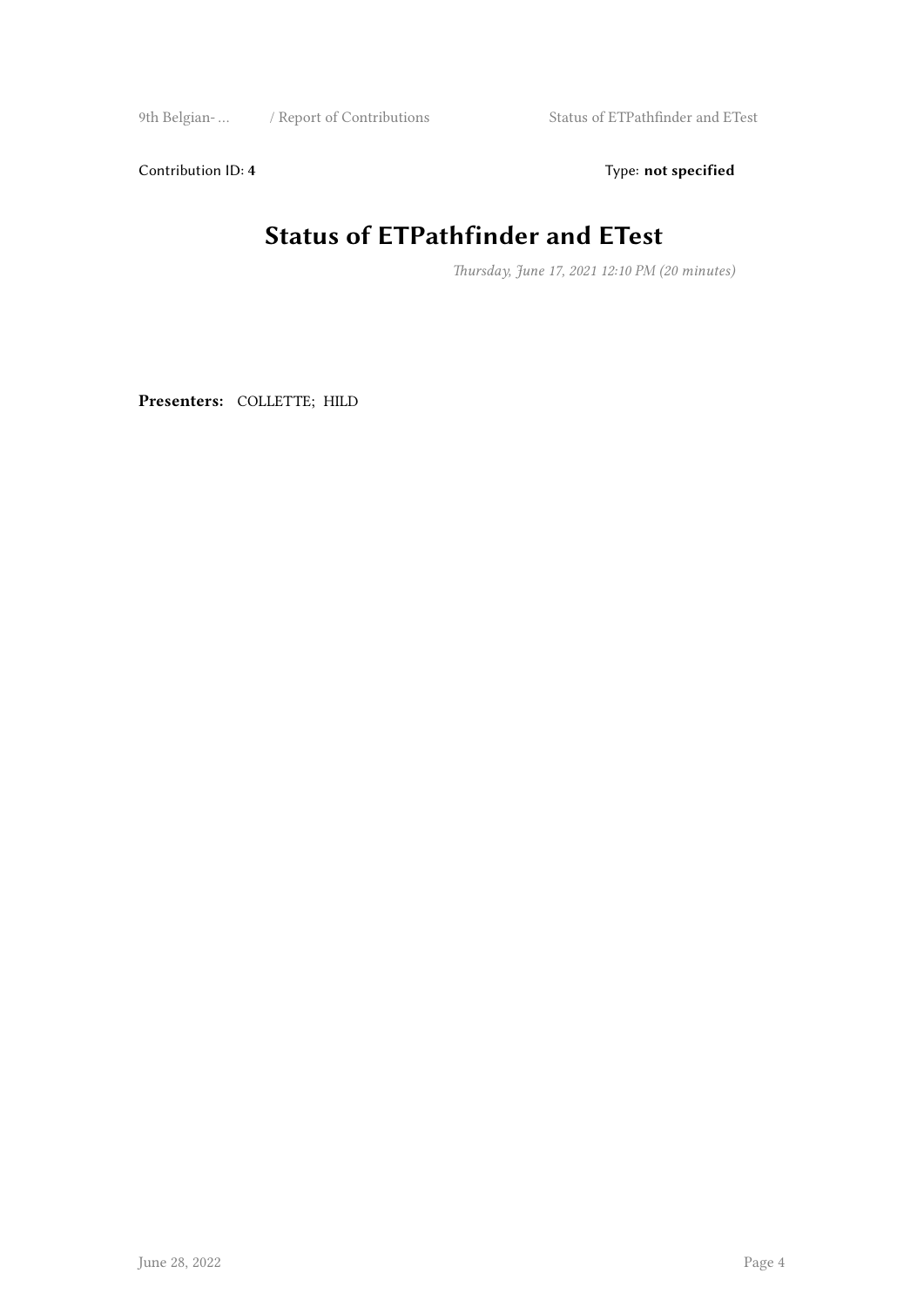9th Belgian- … / Report of Contributions Status of Einstein Telescope

Contribution ID: 5 Type: **not specified** 

## **Status of Einstein Telescope**

*Thursday, June 17, 2021 12:30 PM (20 minutes)*

**Session Classification:** Break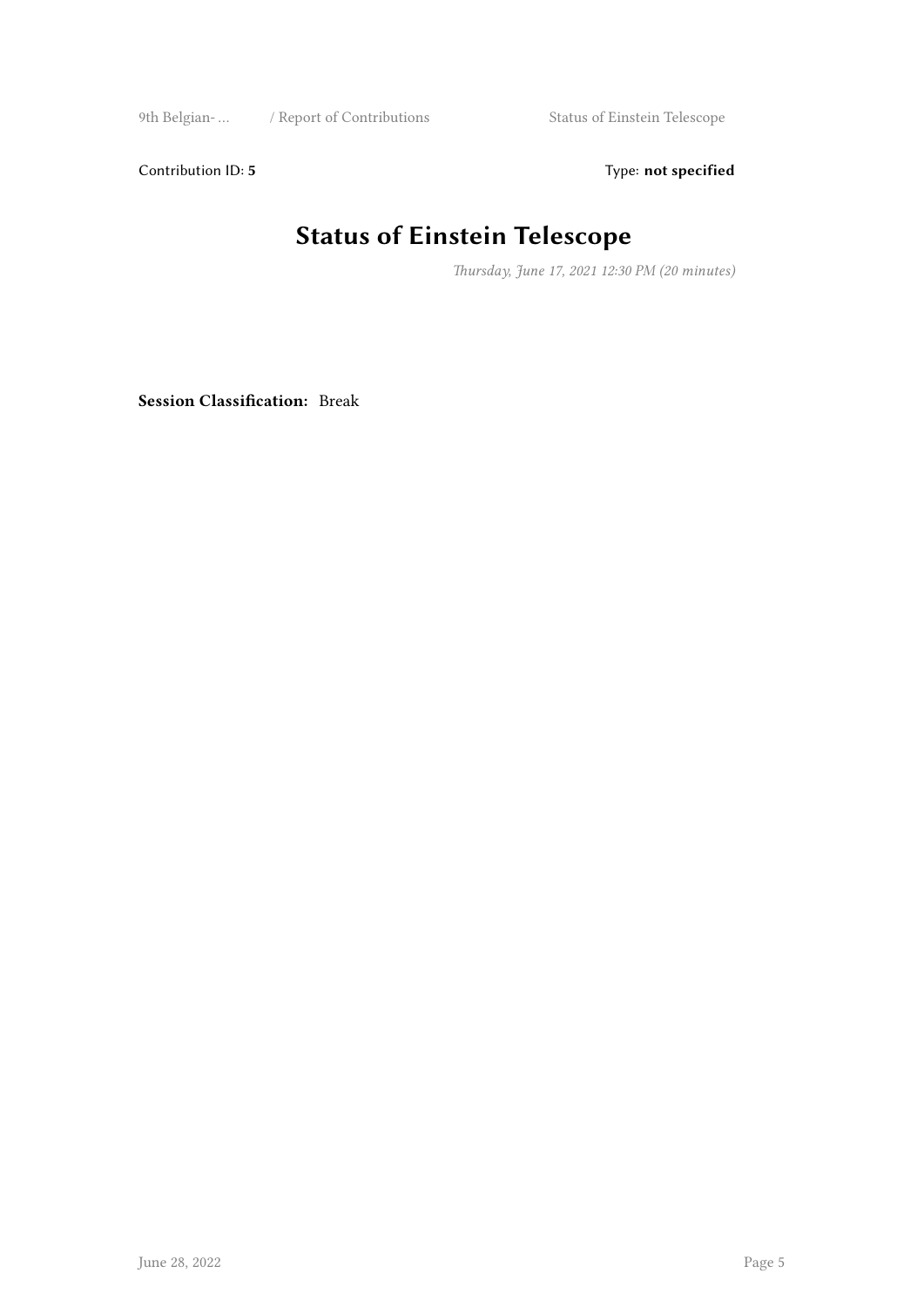9th Belgian- … / Report of Contributions Status of Einstein Telescope

Contribution ID: 6 Type: not specified

## **Status of Einstein Telescope**

*Thursday, June 17, 2021 2:00 PM (20 minutes)*

**Presenter:** FREISE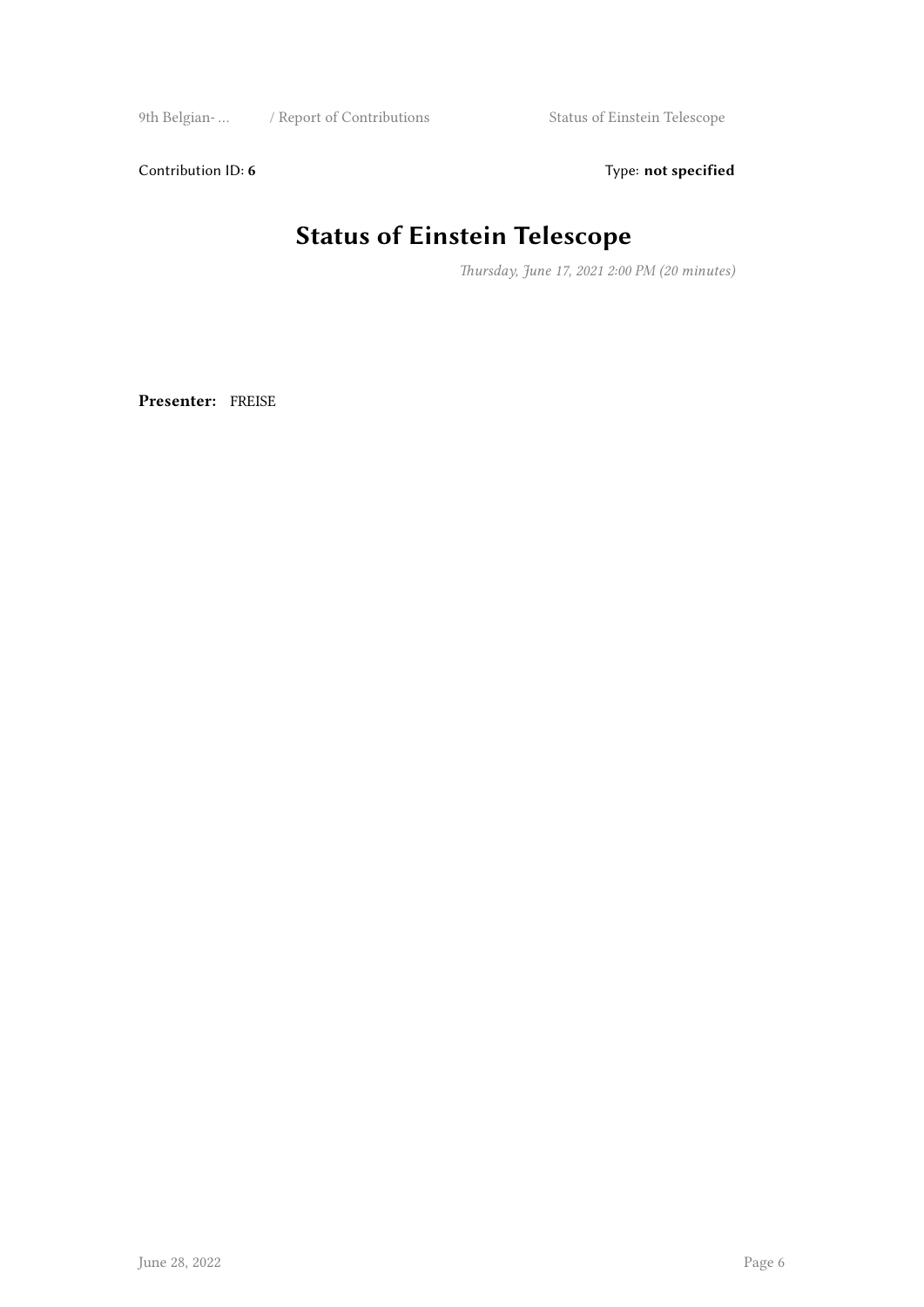9th Belgian- … / Report of Contributions Discussions on schools, tutorials, …

Contribution ID: 8 Type: **not specified** 

## **Discussions on schools, tutorials, …**

**Session Classification:** Break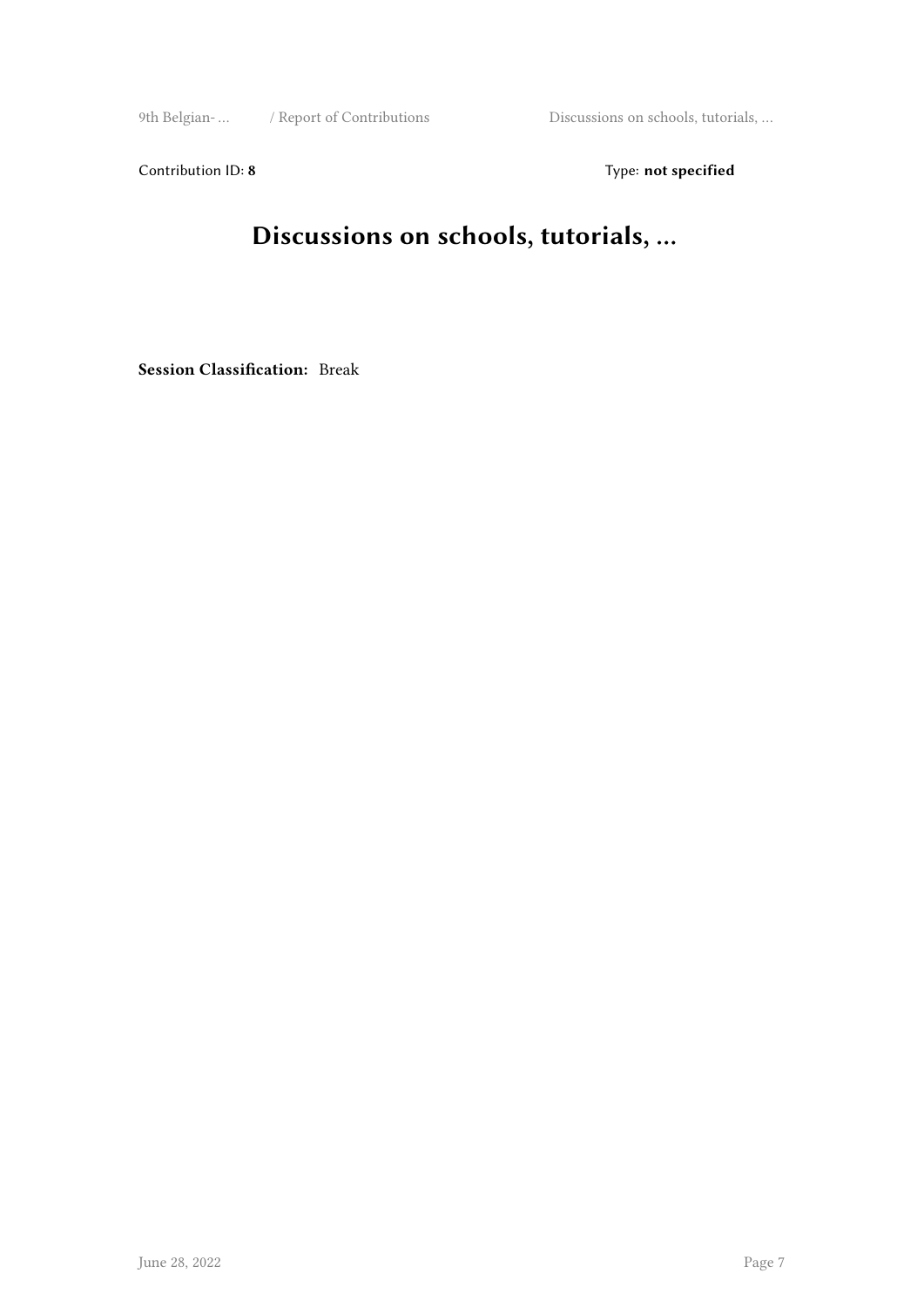9th Belgian- … / Report of Contributions Status of Advanced Virgo

Contribution ID: 9 Type: **not specified** 

# **Status of Advanced Virgo**

*Thursday, June 17, 2021 11:10 AM (20 minutes)*

**Presenter:** TACCA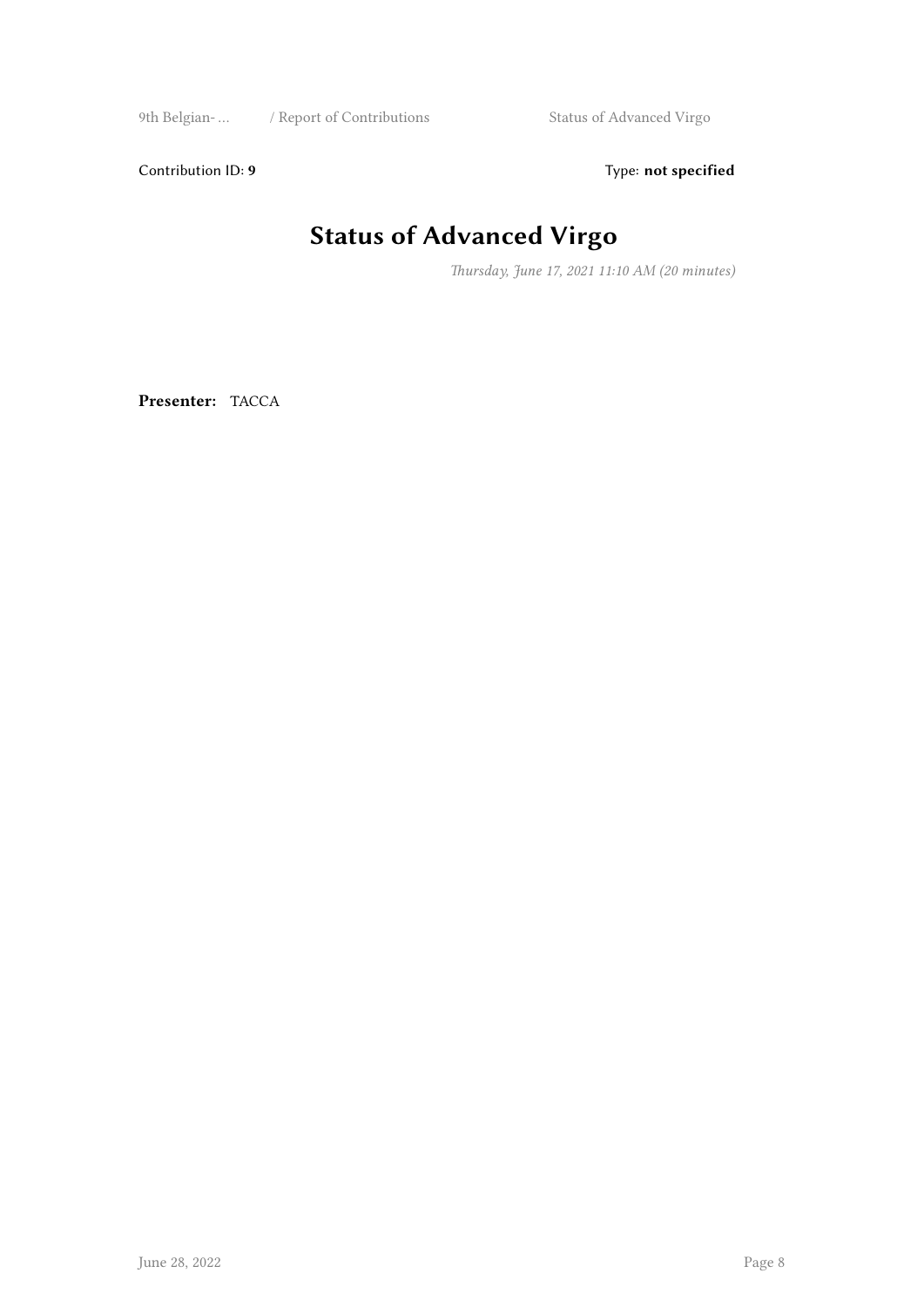Contribution ID: 10 **Type:** not specified

# **Status of pulsar timing**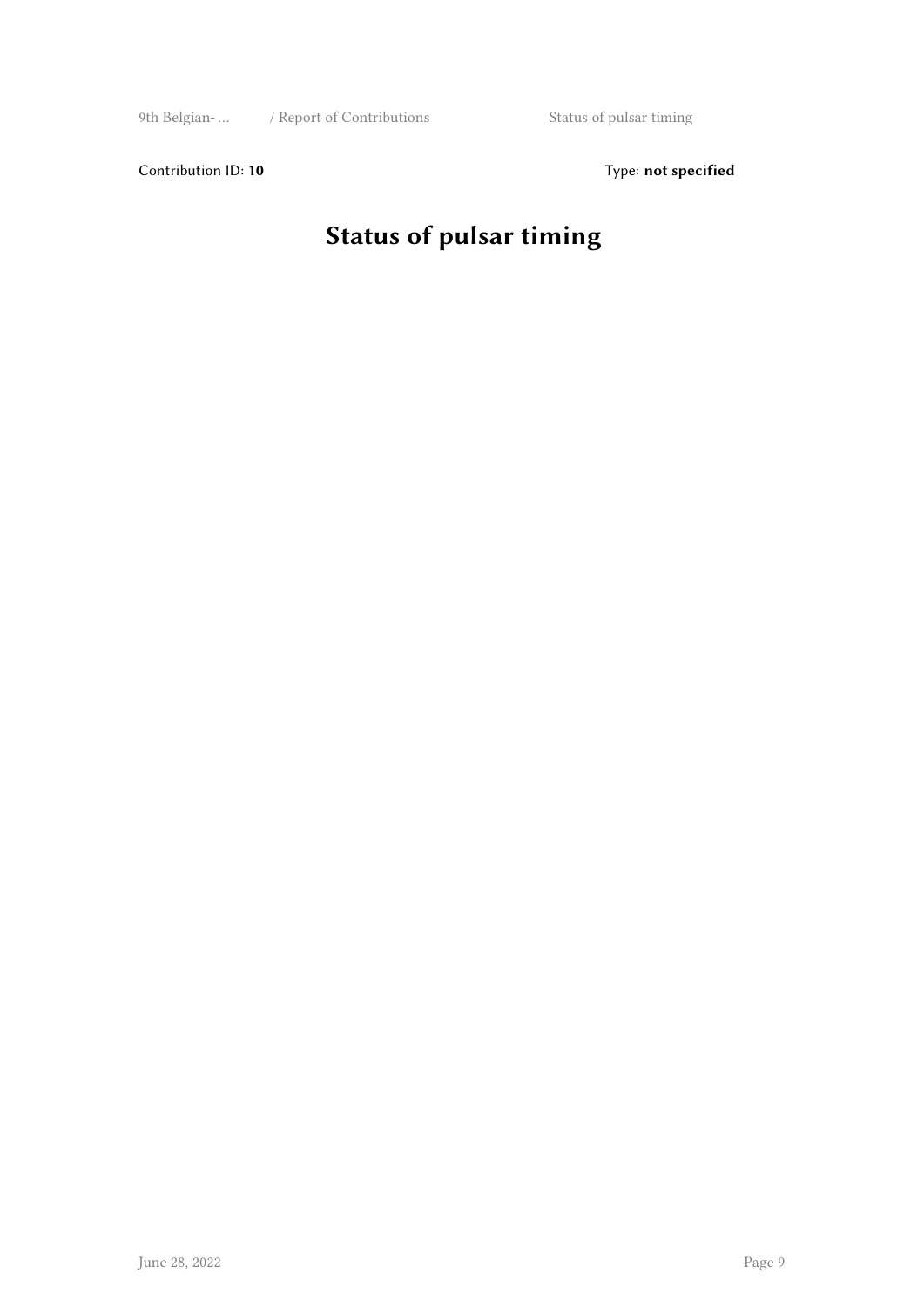9th Belgian- … / Report of Contributions Status of LISA

Contribution ID: 11 Type: **not specified** 

## **Status of LISA**

*Thursday, June 17, 2021 11:50 AM (20 minutes)*

**Presenter:** ROSSI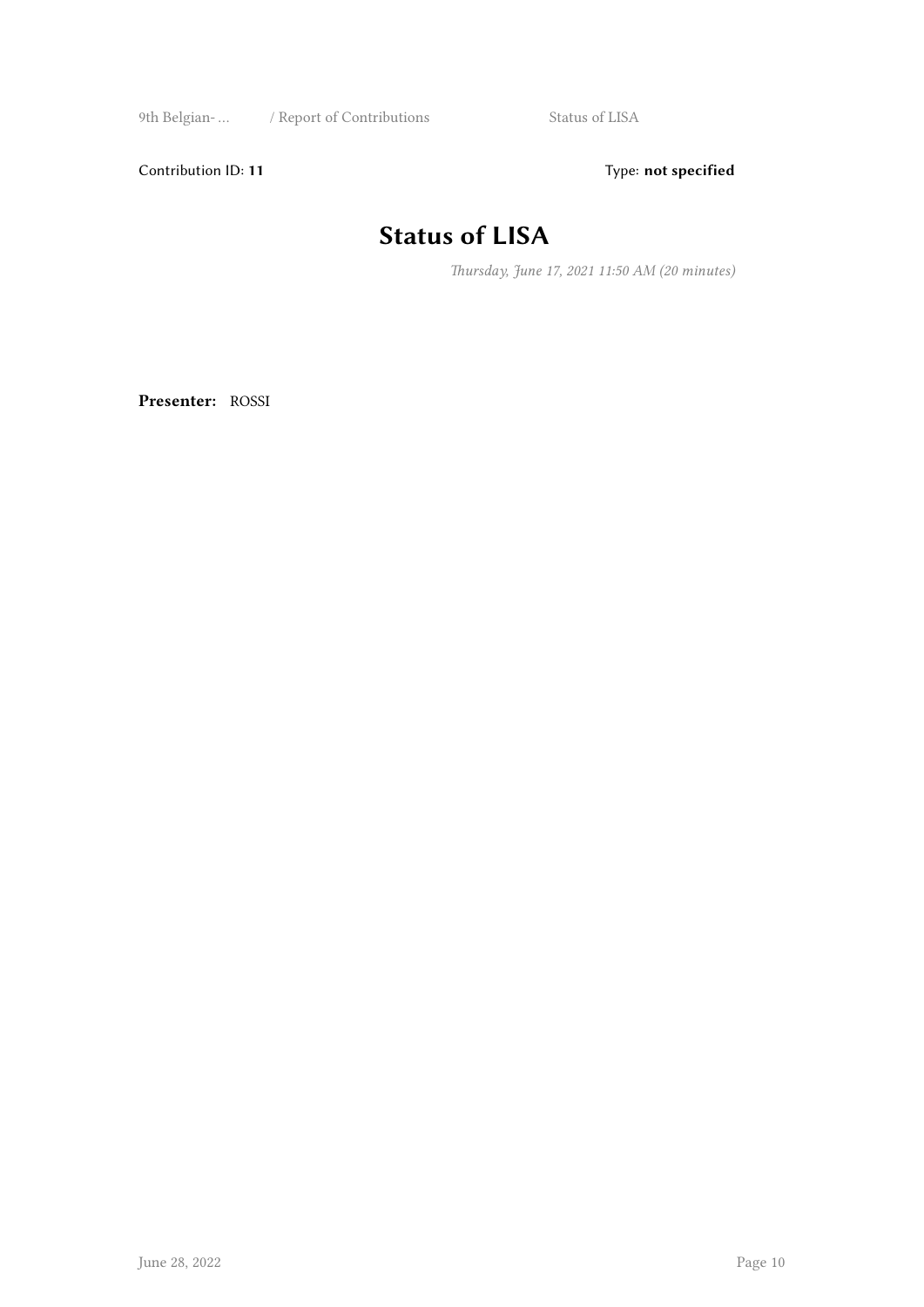9th Belgian- ... / Report of Contributions A new kid on the block: UCLouva ...

Contribution ID: 12 Type: **not specified** 

#### **A new kid on the block: UCLouvain's instrumentation section**

*Thursday, June 17, 2021 2:20 PM (20 minutes)*

**Presenter:** BADARACCO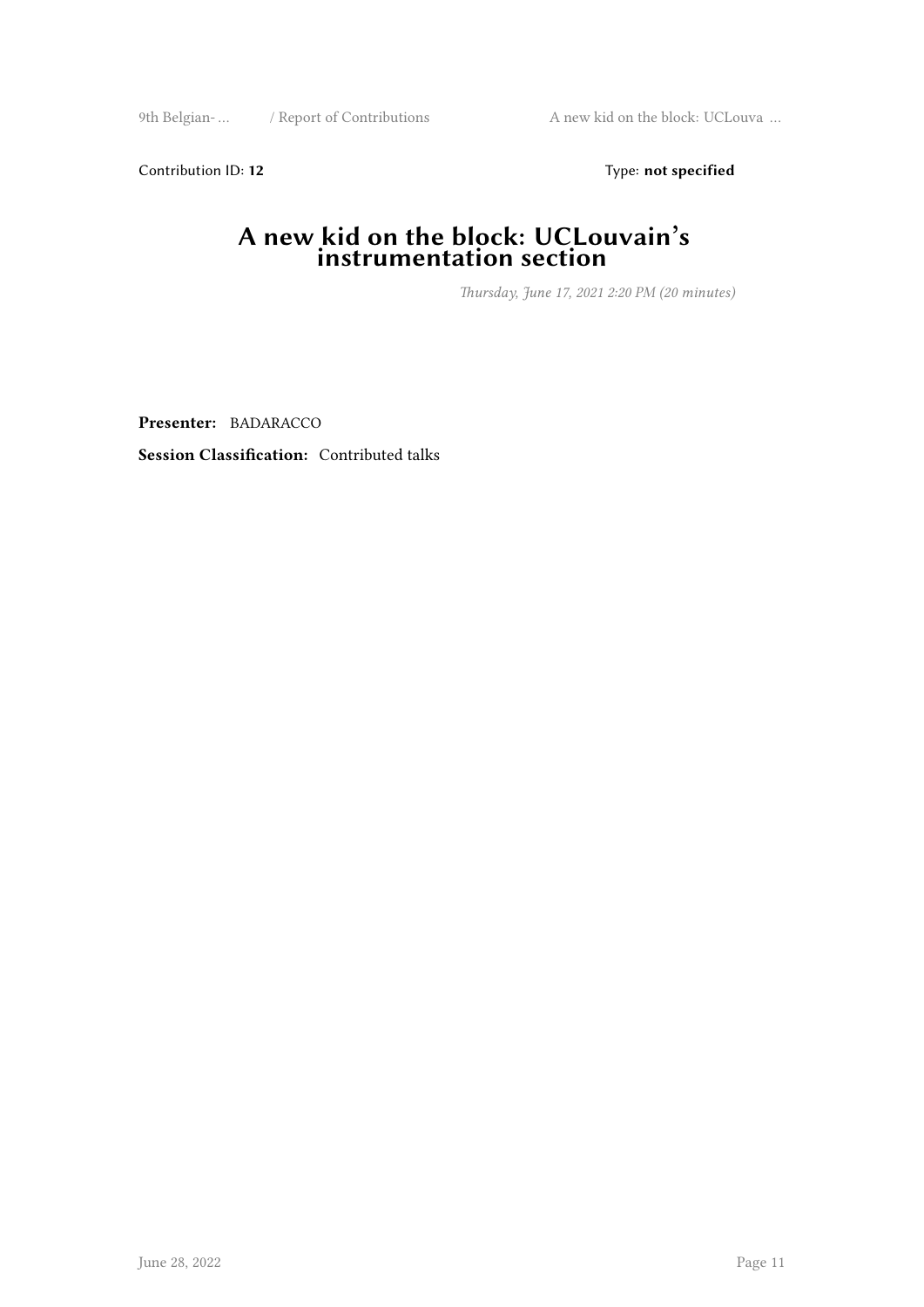9th Belgian- … / Report of Contributions Searching for dark photon dark m …

Contribution ID: 13 Type: **not specified** 

## **Searching for dark photon dark matter with gravitational-wave detectors**

*Thursday, June 17, 2021 2:40 PM (20 minutes)*

**Presenter:** MILLER **Session Classification:** Contributed talks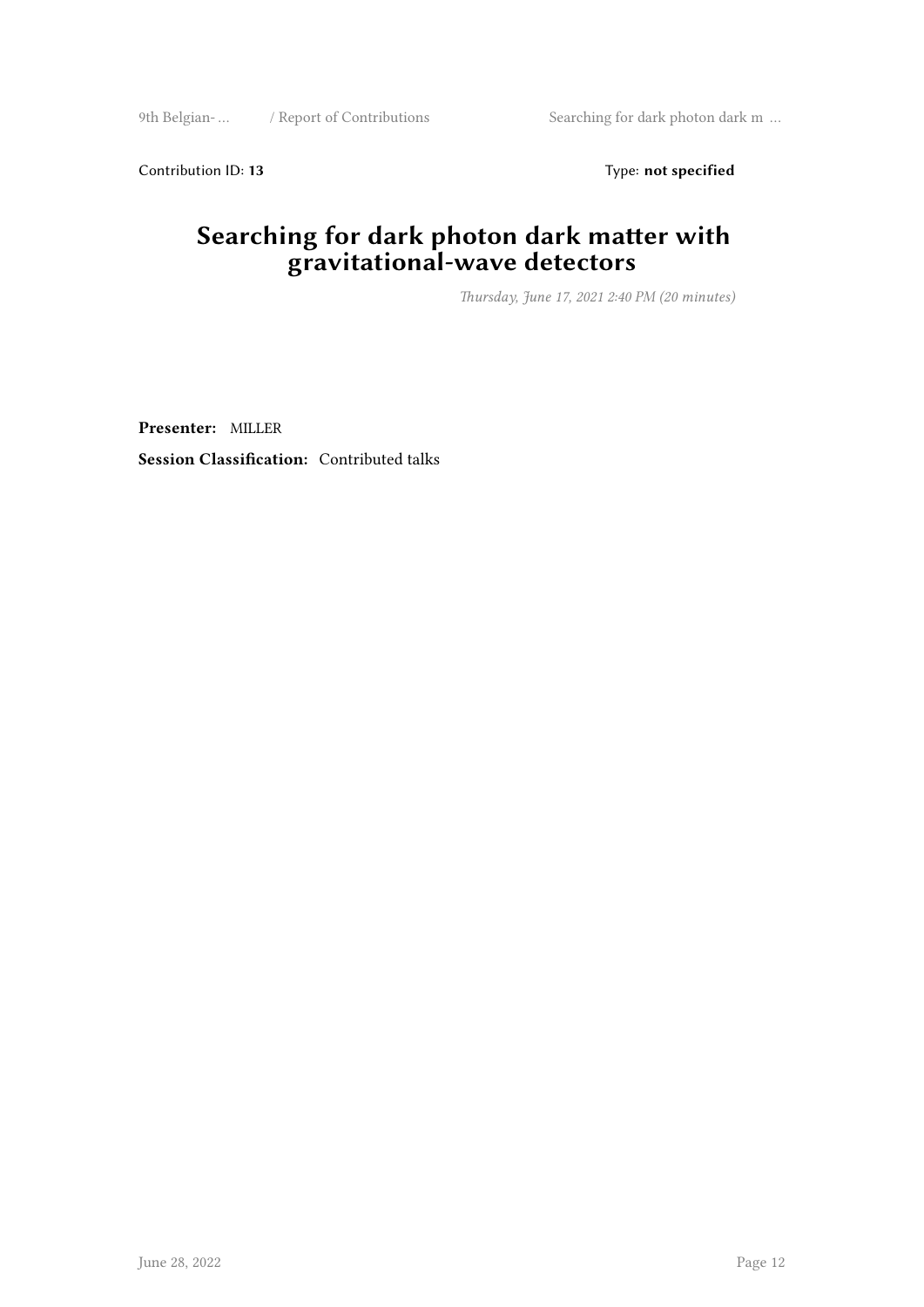9th Belgian- ... / Report of Contributions Contributed talks

Contribution ID: 14 Type: **not specified** 

## **Contributed talks**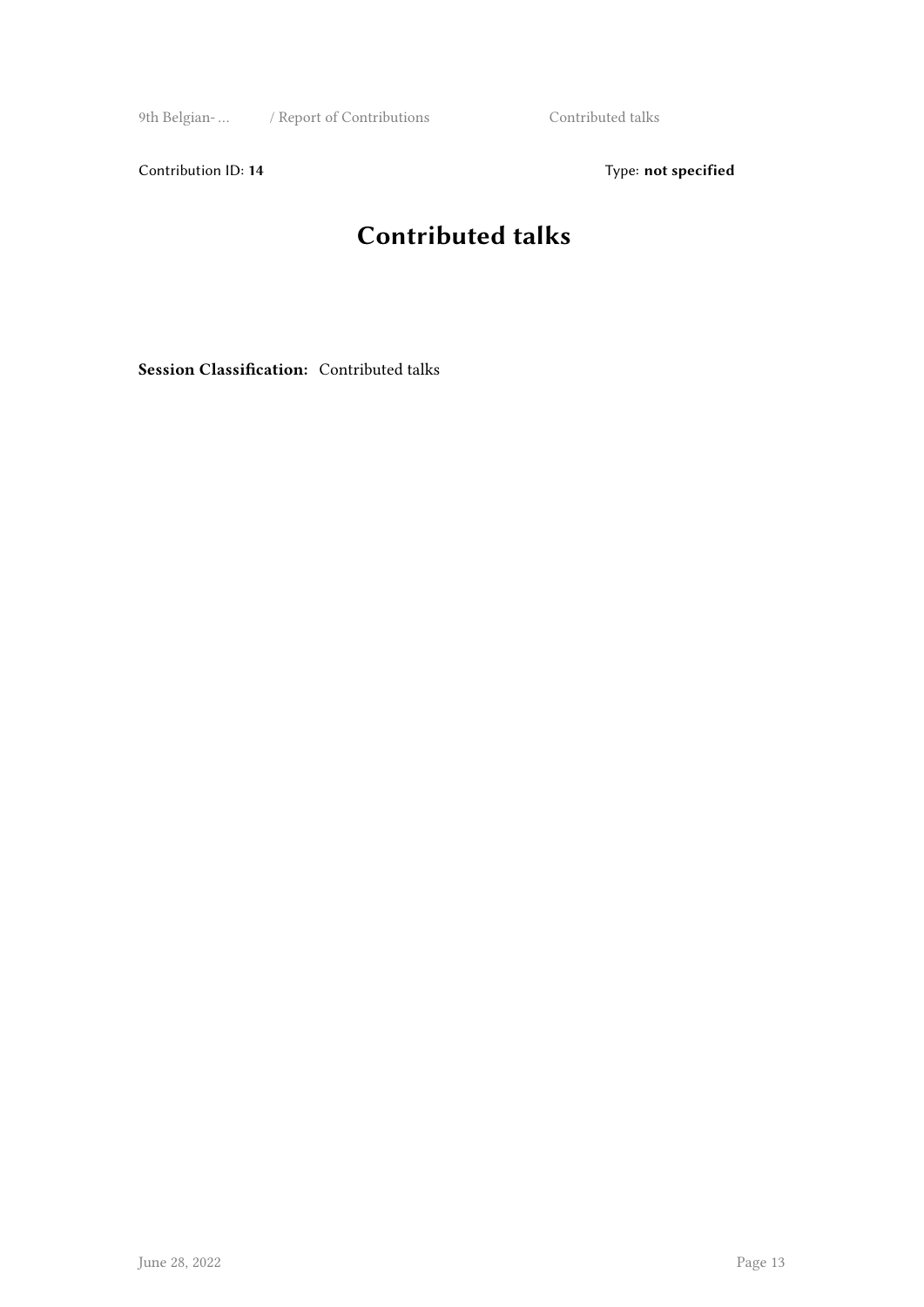9th Belgian- … / Report of Contributions Ringing of black holes in higher- …

Contribution ID: 15 Type: **not specified** 

## **Ringing of black holes in higher-derivative gravity**

*Friday, June 18, 2021 9:00 AM (20 minutes)*

**Presenter:** CANO **Session Classification:** Contributed talks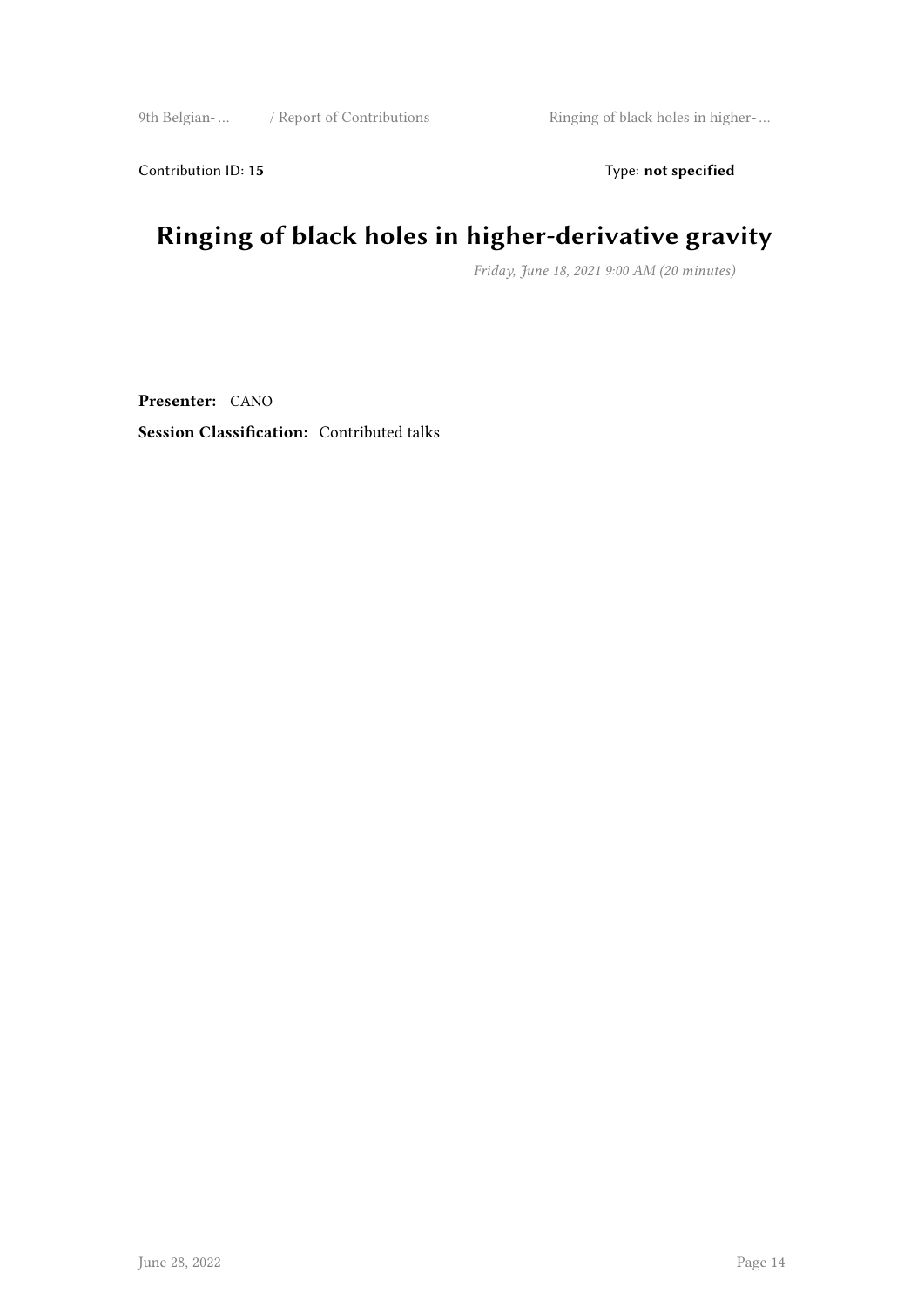Contribution ID: 16 Type: **not specified** 

#### **Nonlinear curvature effects in gravitational waves from black hole binaries**

*Friday, June 18, 2021 9:20 AM (20 minutes)*

**Presenter:** SHIRALILOU **Session Classification:** Contributed talks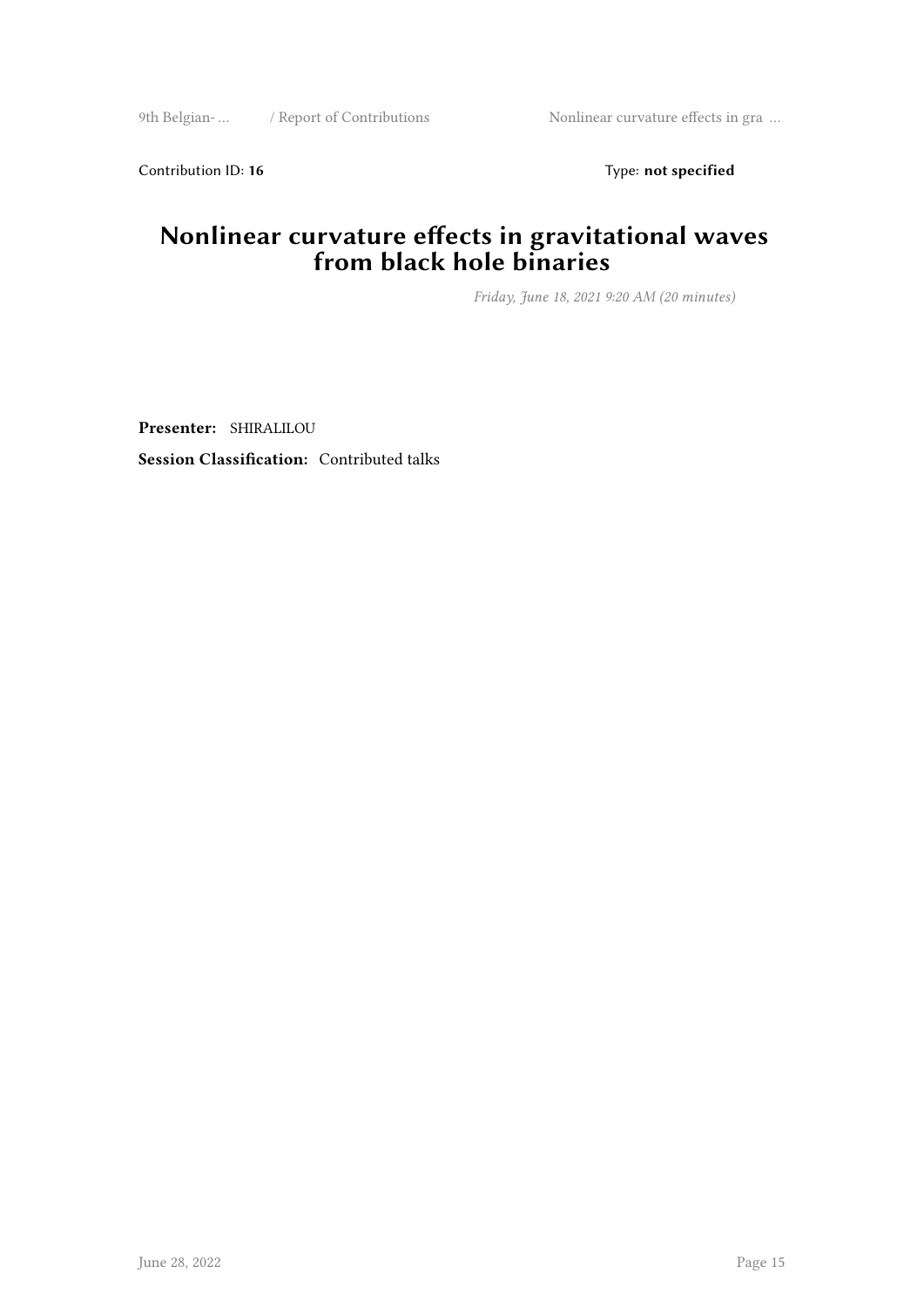Contribution ID: 17 Type: **not specified** 

## **Ultralight bosons around black holes with numerical relativity**

*Friday, June 18, 2021 9:40 AM (20 minutes)*

**Presenter:** WERNERSSON **Session Classification:** Contributed talks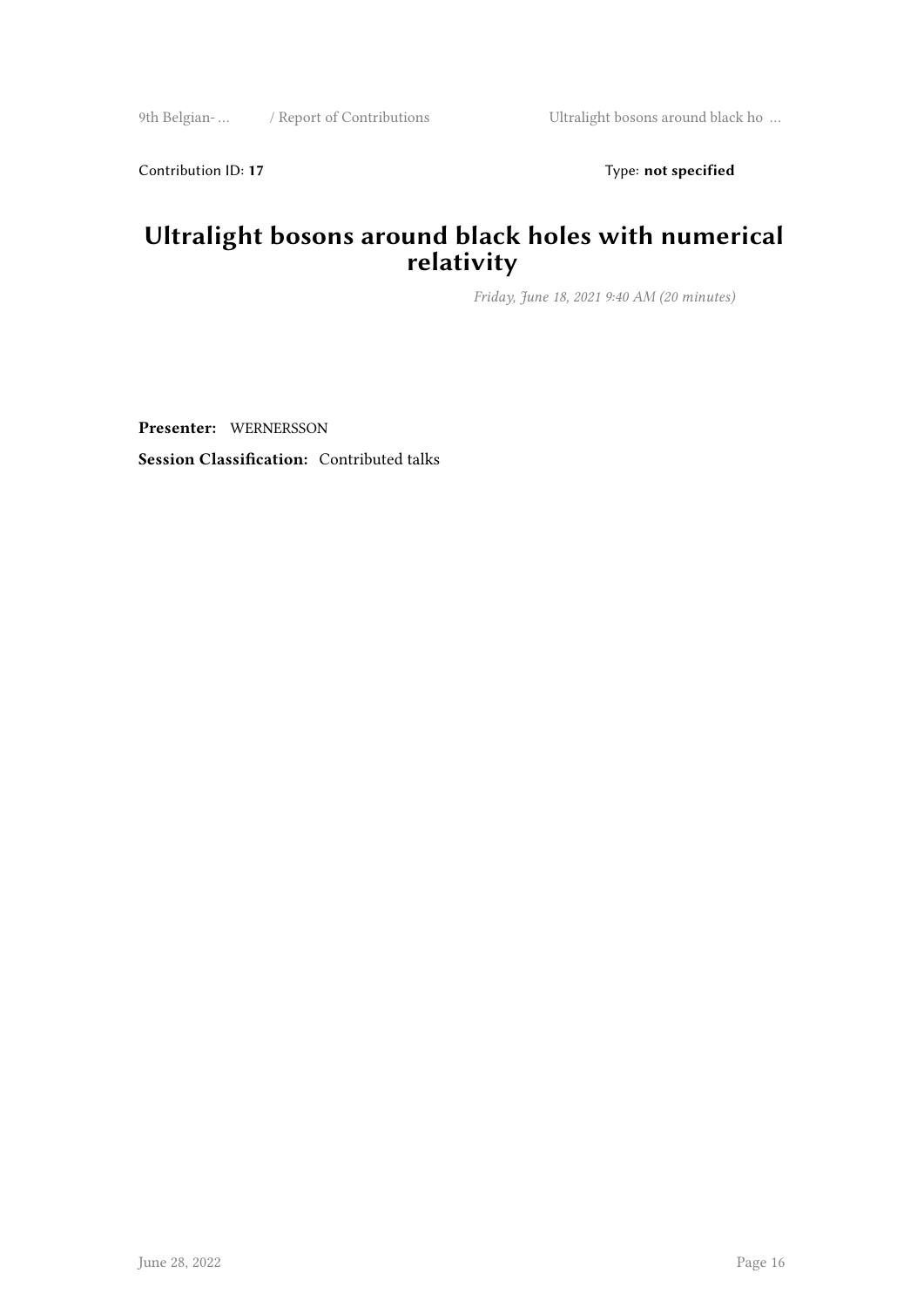9th Belgian- … / Report of Contributions Love number ambiguities

Contribution ID: 18 Type: not specified

## **Love number ambiguities**

*Friday, June 18, 2021 10:00 AM (20 minutes)*

**Presenter:** CRECI **Session Classification:** Contributed talks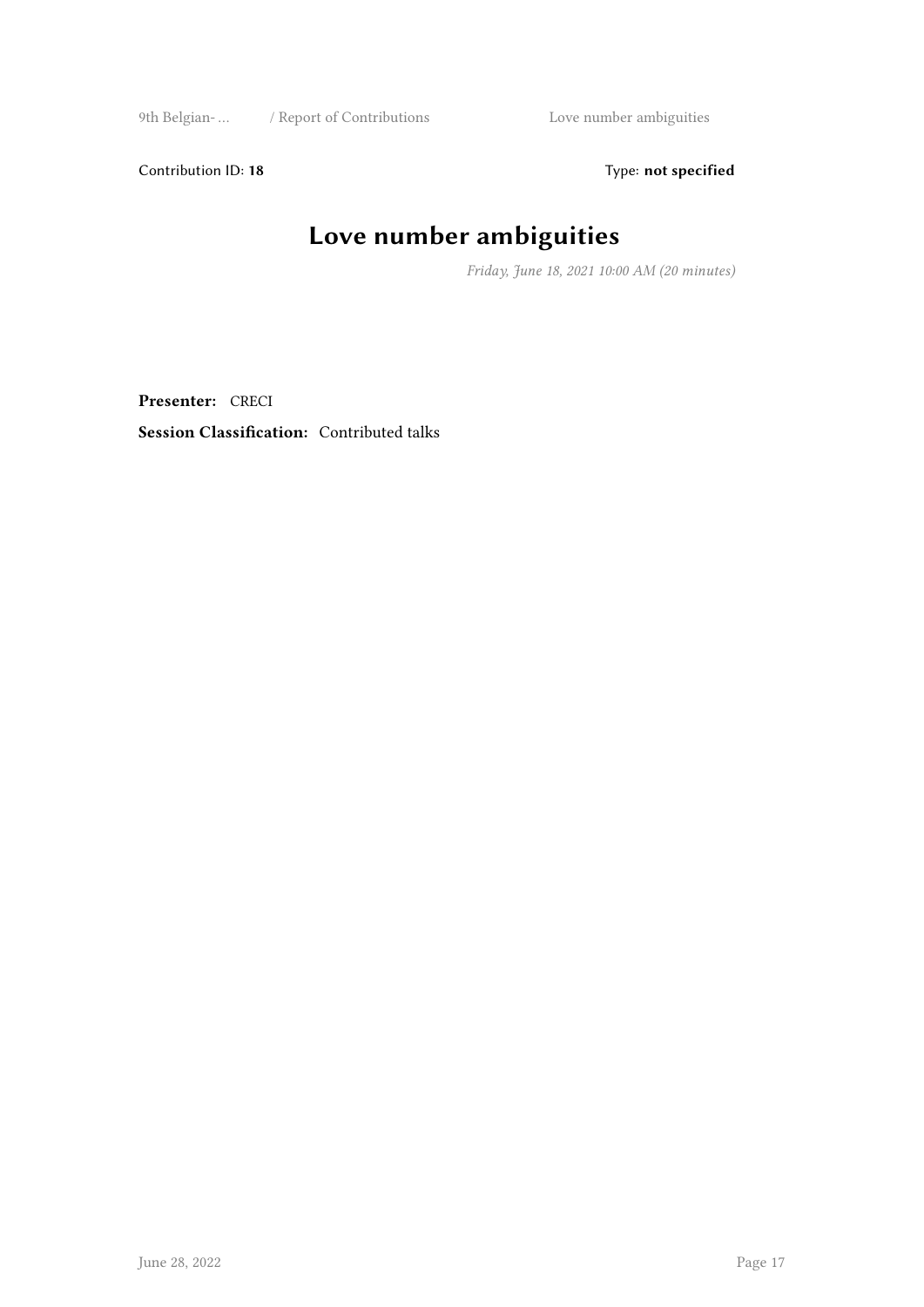9th Belgian- ... / Report of Contributions Gravitational wave memory effec ...

Contribution ID: 19 Type: **not specified** 

## **Gravitational wave memory effects in GR and beyond**

*Friday, June 18, 2021 3:40 PM (20 minutes)*

**Presenter:** SERAJ **Session Classification:** Contributed talks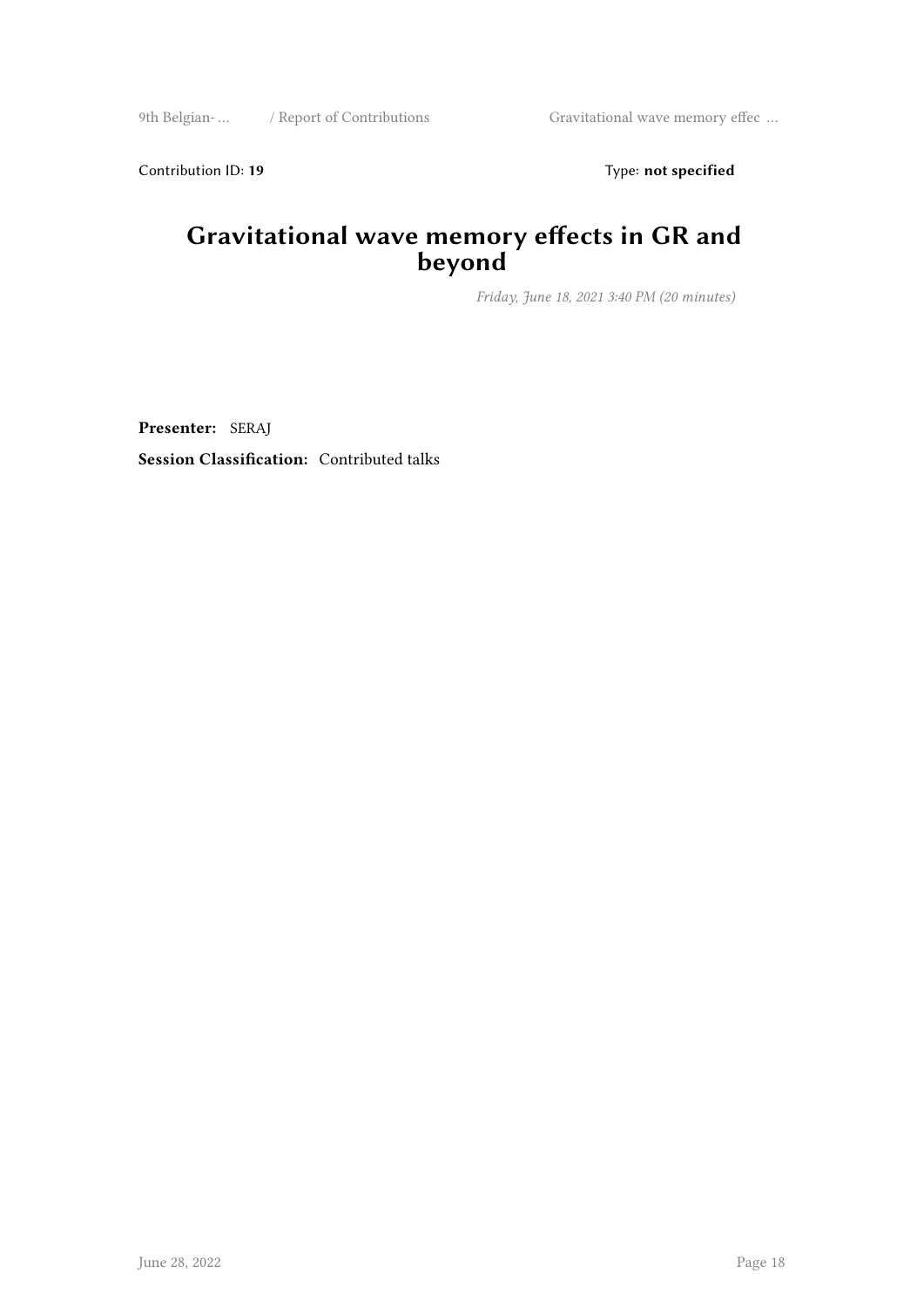Contribution ID: 20 Type: **not specified** 

#### **A search for radio emission from double-neutron star merger GW190425 using Apertif**

*Friday, June 18, 2021 4:00 PM (20 minutes)*

**Presenter:** BOERSMA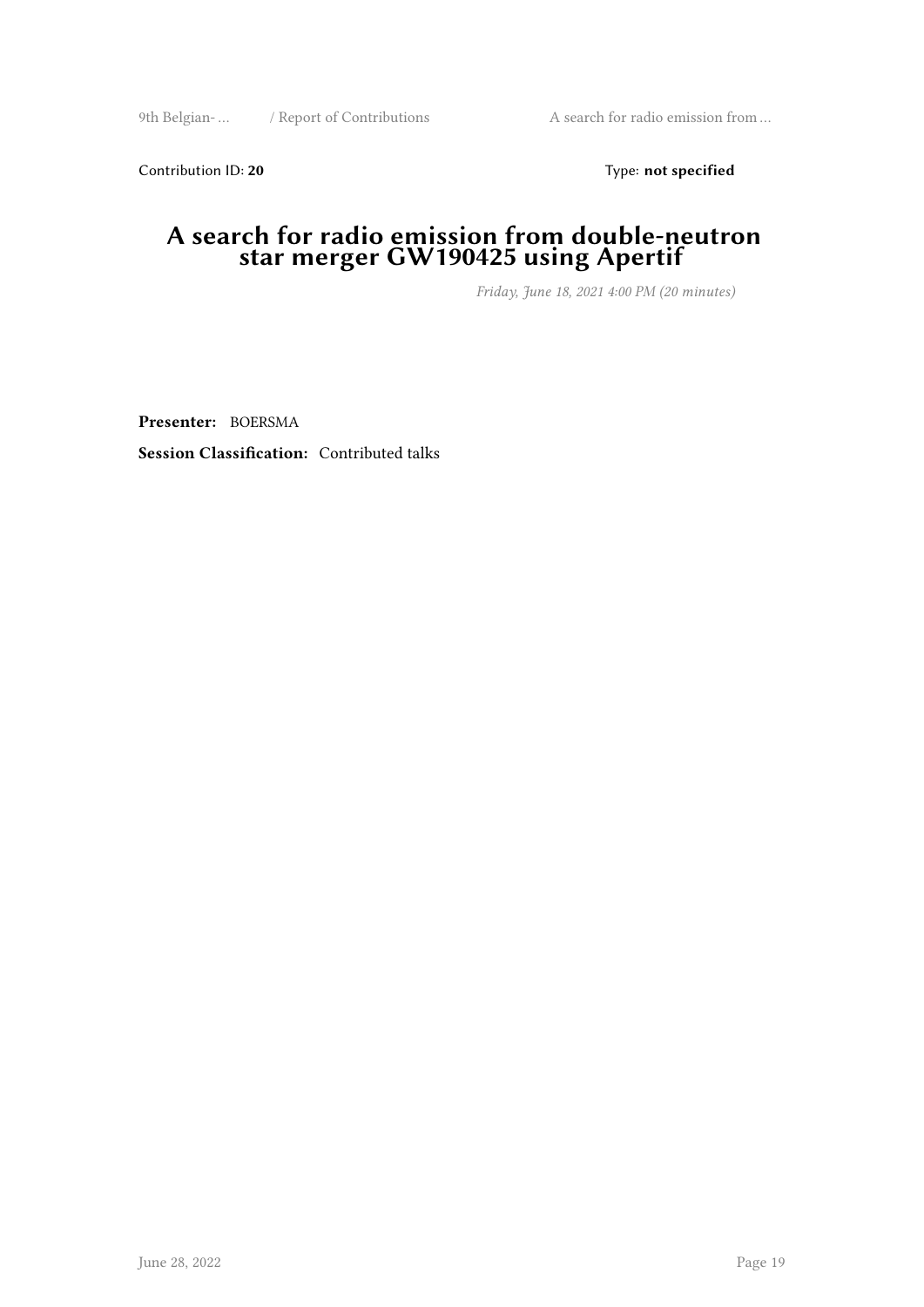9th Belgian- ... / Report of Contributions GLADE+: An Extended Galaxy C ...

Contribution ID: 21 Type: **not specified** 

#### **GLADE+: An Extended Galaxy Catalog for Multimessenger Searches with Advanced Gravitational-wave Detectors**

*Friday, June 18, 2021 4:20 PM (20 minutes)*

**Presenter:** DALYA **Session Classification:** Contributed talks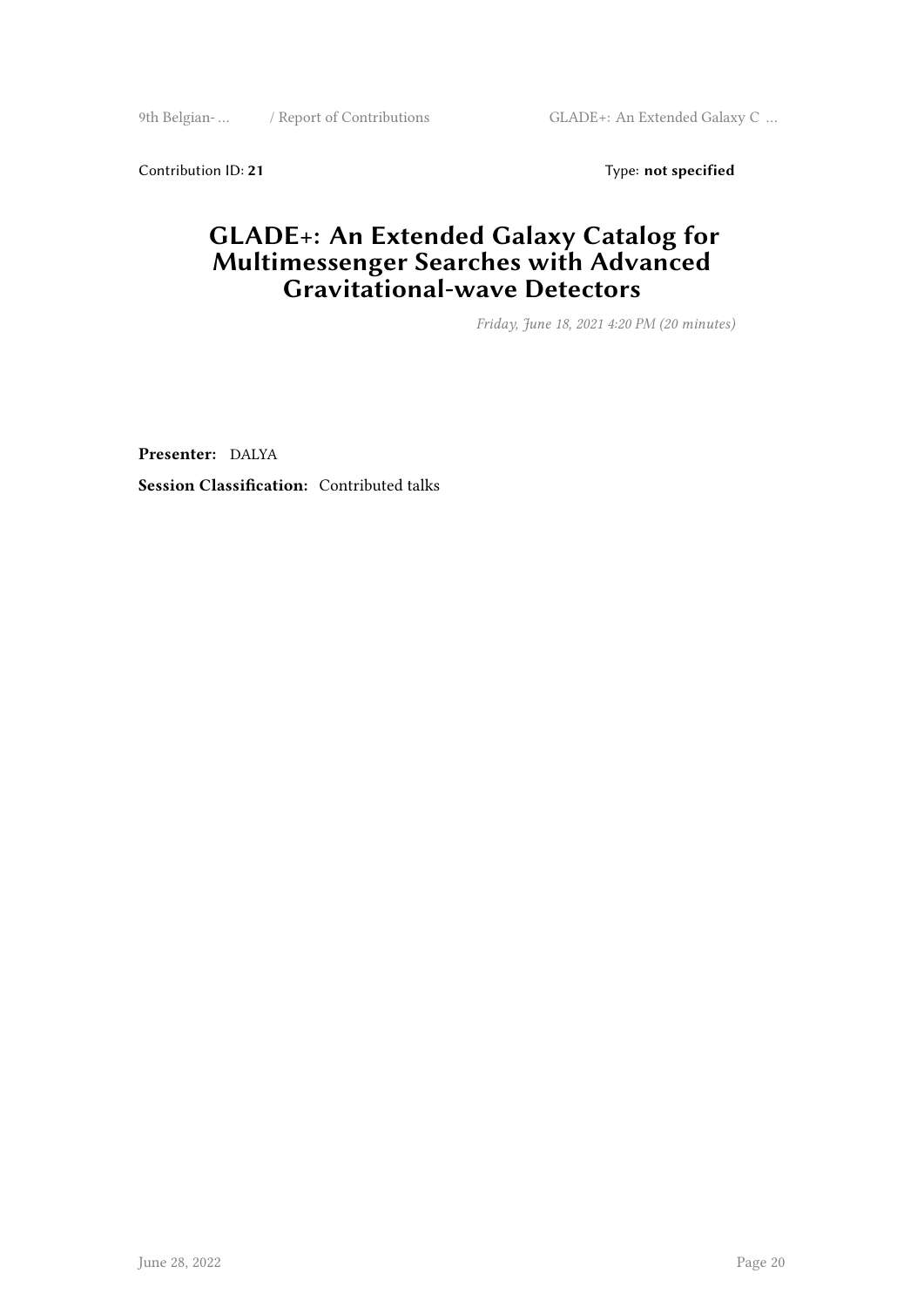9th Belgian- ... / Report of Contributions Statistical investigation on the sp ...

Contribution ID: 22 Type: **not specified** 

### **Statistical investigation on the spatial correlation between GW detections and AGNs**

*Friday, June 18, 2021 4:40 PM (20 minutes)*

**Presenter:** VERONESI **Session Classification:** Contributed talks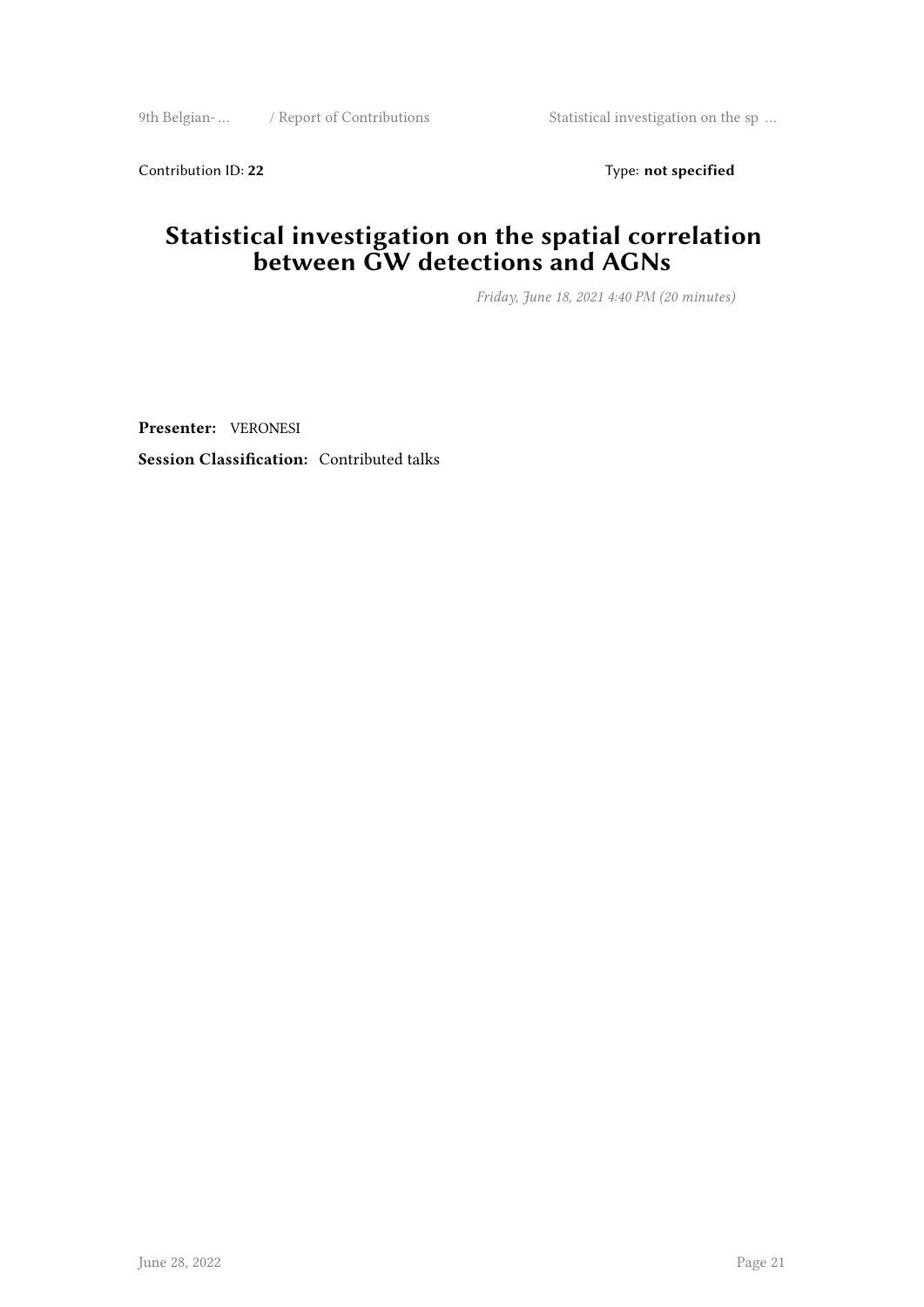9th Belgian- ... / Report of Contributions The hierarchical assembly of gala ...

Contribution ID: 23 Type: **not specified** 

#### **The hierarchical assembly of galaxies and black holes in the first billion years: predictions for the era of gravitational wave astronomy**

*Friday, June 18, 2021 2:00 PM (20 minutes)*

**Presenter:** DAYAL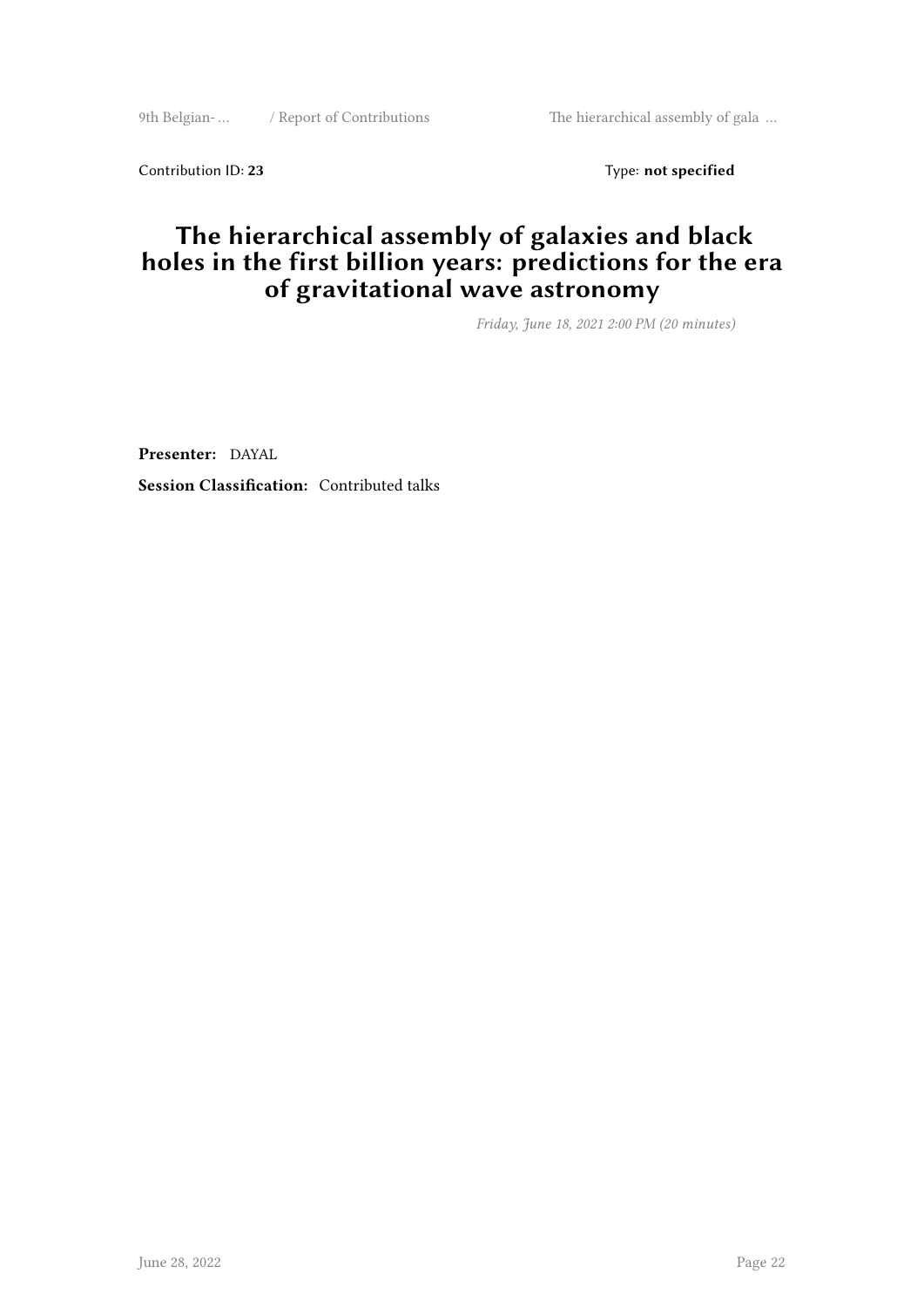Contribution ID: 24 Type: **not specified** 

## **Probing SMBH with LISA**

*Friday, June 18, 2021 2:20 PM (20 minutes)*

**Presenter:** CHAKRABORTY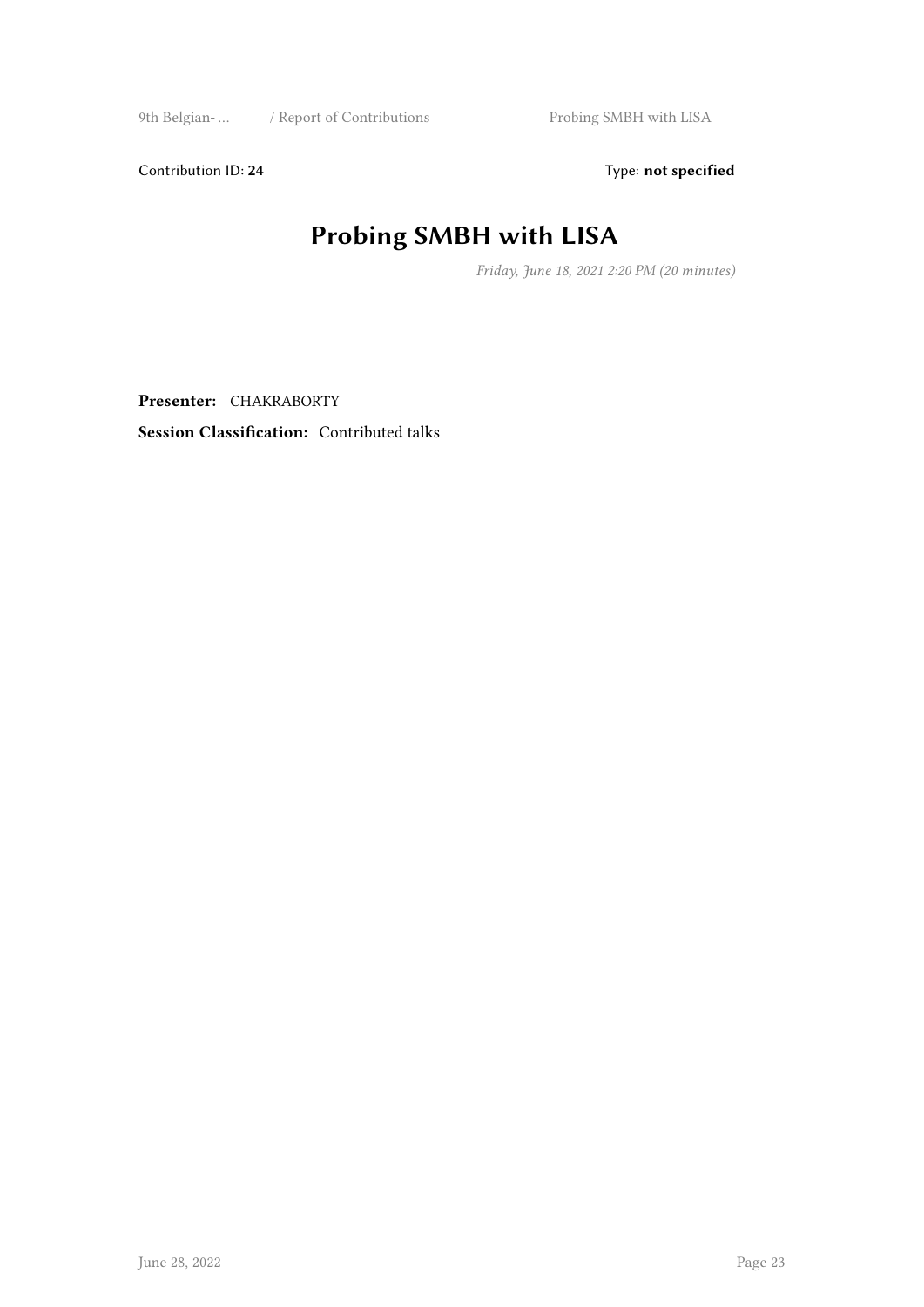9th Belgian- ... / Report of Contributions Measuring magnetic field strengt ...

Contribution ID: 25 Type: **not specified** 

### **Measuring magnetic field strengths of compact objects by gravitational waves**

*Friday, June 18, 2021 2:40 PM (20 minutes)*

**Presenter:** KOEKOEK **Session Classification:** Contributed talks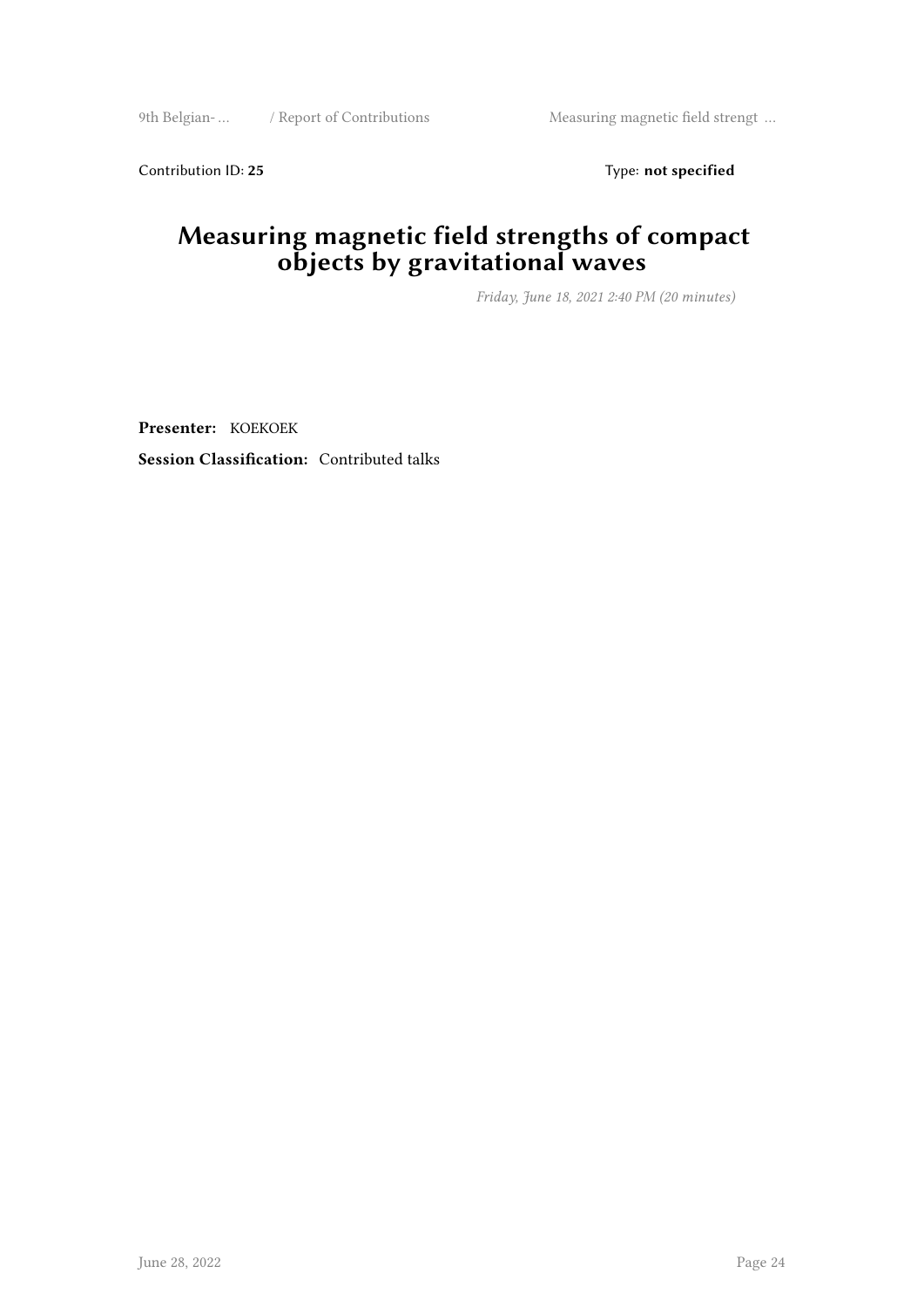9th Belgian- … / Report of Contributions Precision cosmology from gravita …

Contribution ID: 26 Type: **not specified** 

#### **Precision cosmology from gravitational wave sources**

*Friday, June 18, 2021 3:00 PM (20 minutes)*

**Presenter:** MUKHERJEE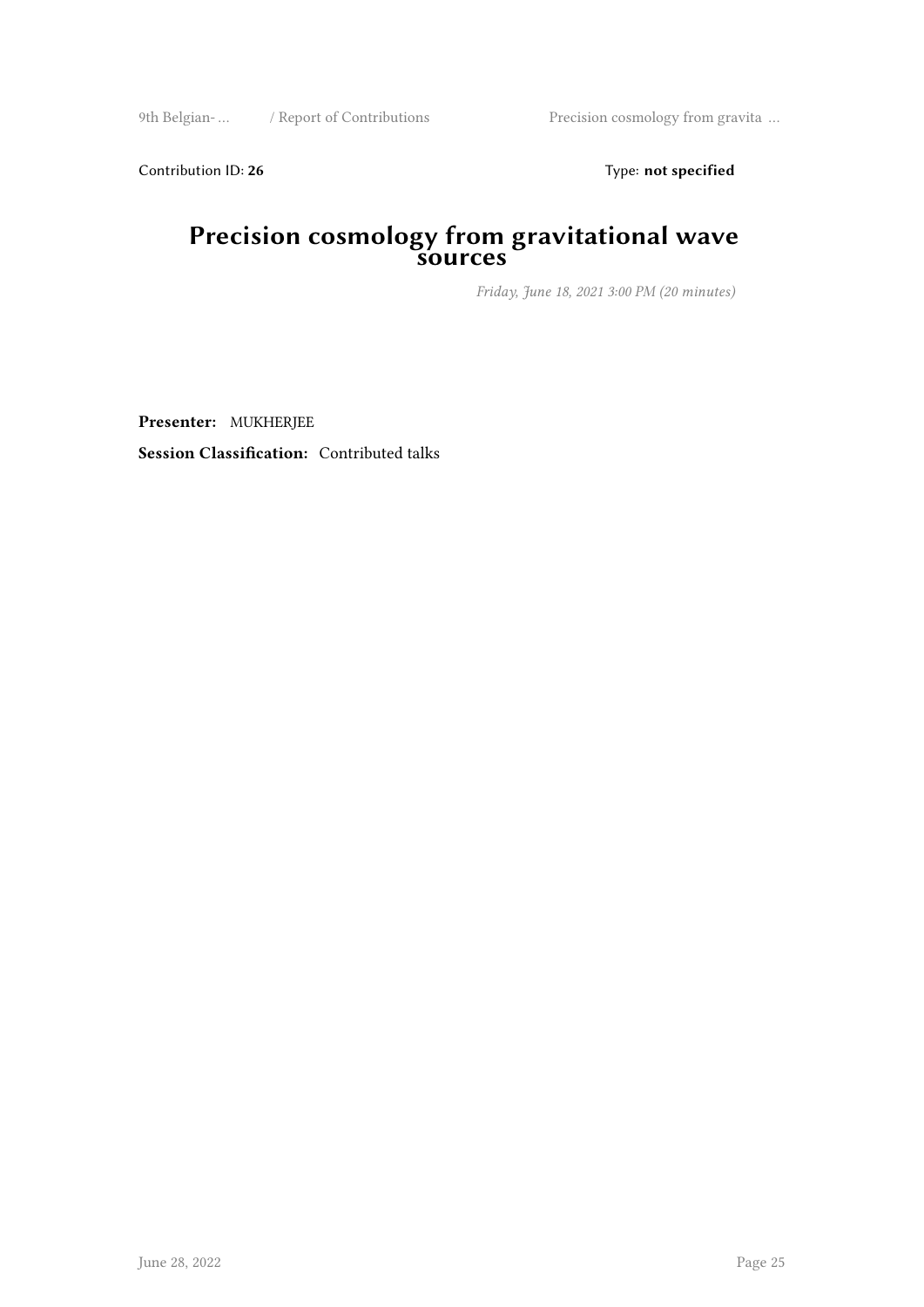Contribution ID: 27 Type: **not specified** 

#### **Convolutional neural networks for the detection of the early inspiral of a gravitational-wave signal**

*Friday, June 18, 2021 11:00 AM (20 minutes)*

**Presenter:** BALTUS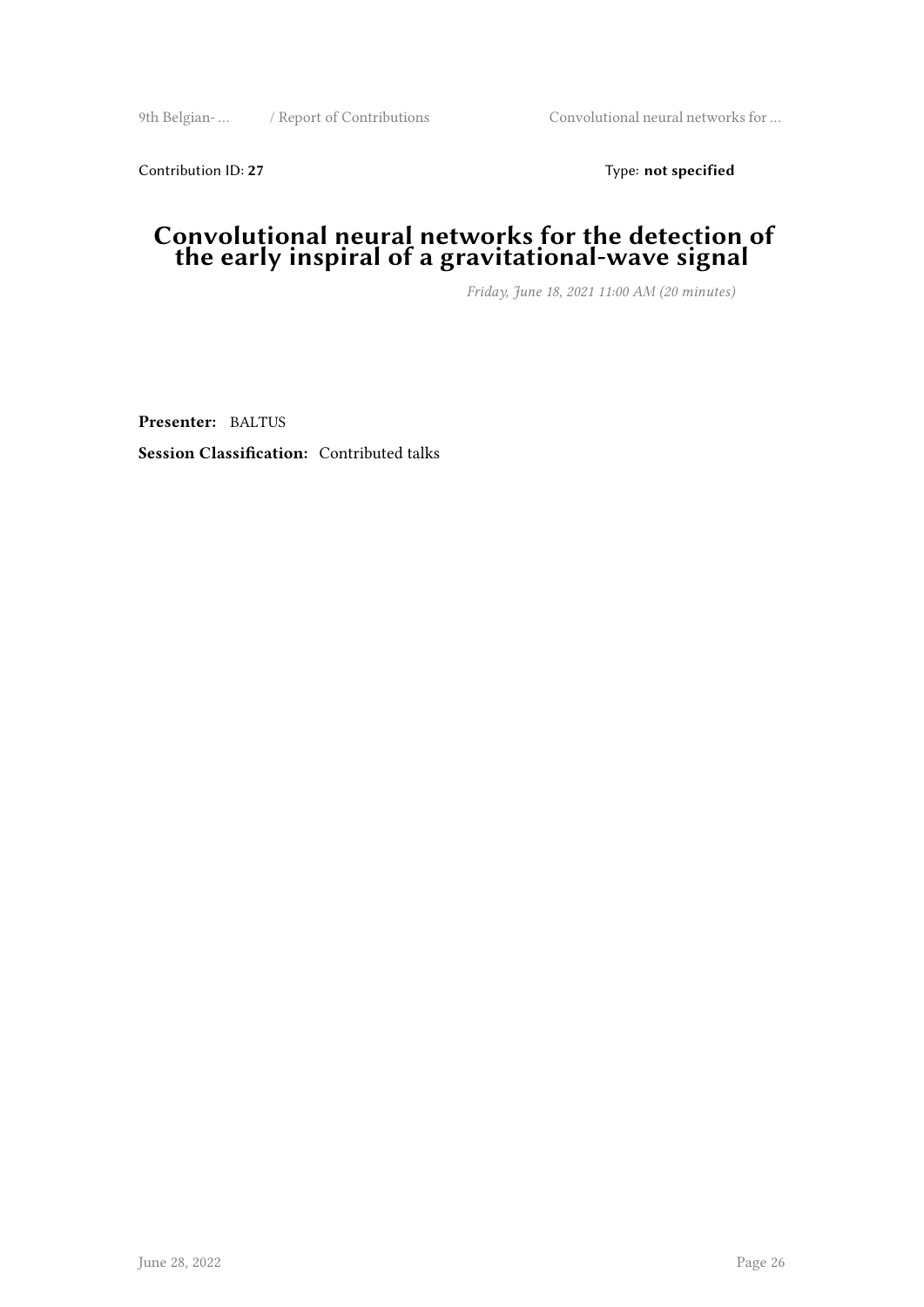9th Belgian- ... / Report of Contributions A fast and precise methodology to ...

Contribution ID: 28 Type: **not specified** 

### **A fast and precise methodology to search for and analyse strongly lensed gravitational-wave events**

*Friday, June 18, 2021 11:20 AM (20 minutes)*

**Presenter:** JANQUART **Session Classification:** Contributed talks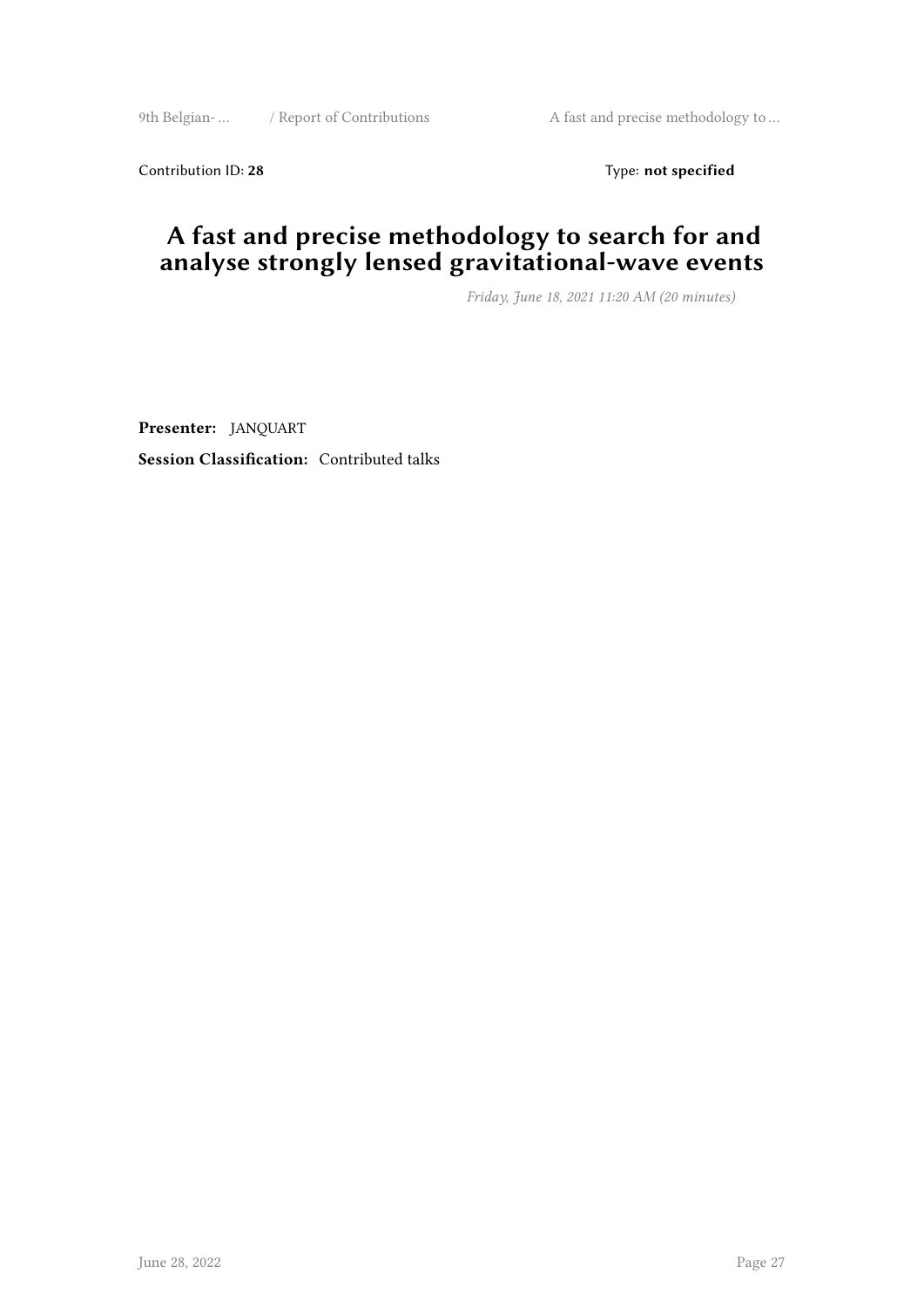9th Belgian- ... / Report of Contributions Hunt for sub-solar primordial bla ...

Contribution ID: 29 Type: **not specified** 

## **Hunt for sub-solar primordial black holes**

*Friday, June 18, 2021 11:40 AM (20 minutes)*

**Presenter:** PHUKON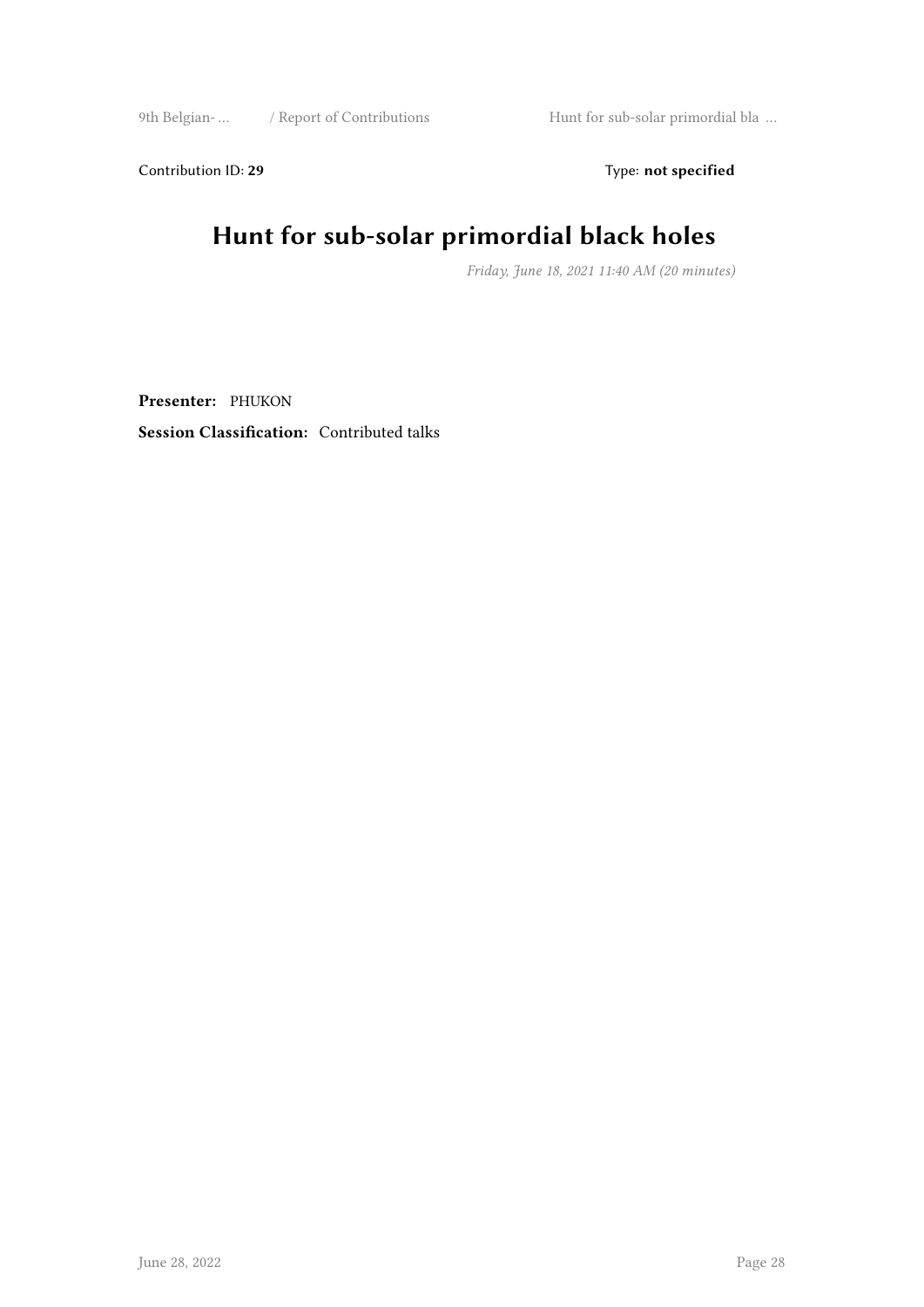9th Belgian- ... / Report of Contributions Mimicking Kerr's multipole mom ...

Contribution ID: 33 Type: **not specified** 

## **Mimicking Kerr's multipole moments**

*Friday, June 18, 2021 10:40 AM (20 minutes)*

**Presenter:** BONGA